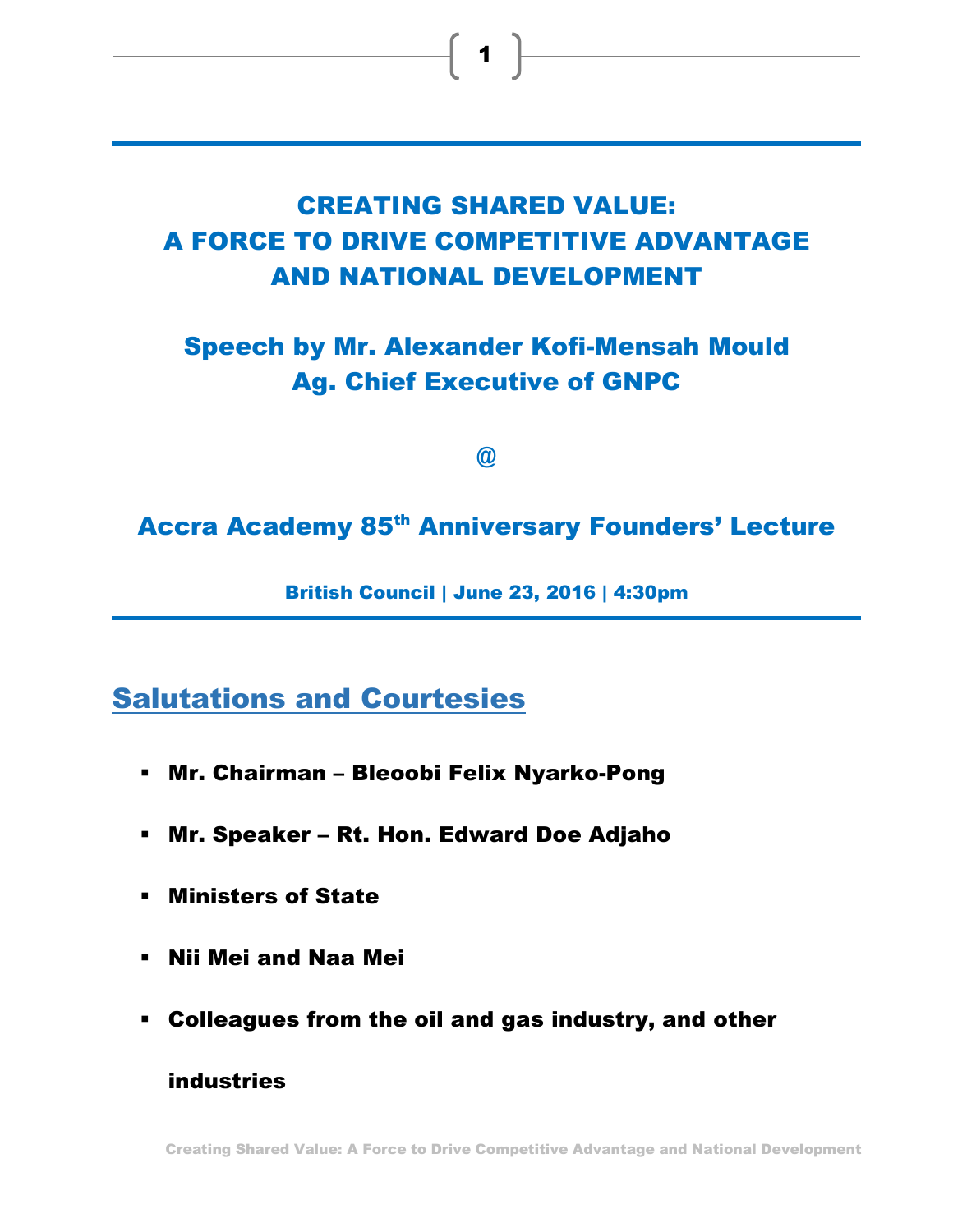- **The Board of Governors of the School**
- **The Headmaster and Staff of the School**
- **Bleoobii of all year groups, with a special one for Bleoo**

**78 – of which I am honoured to serve as the President**

- **Invited guests**
- **The Media**
- **Ladies and Gentlemen**

**Good evening.**

# **Background on Memorial Lecture**

**It was in 1931, when Ghana was deep in colonial rule, that four ambitious and visionary young men, with a mission,sowed a seed: The mission was to create the opportunity for Ghanaians to get quality but affordable education; the seed was Accra Academy.**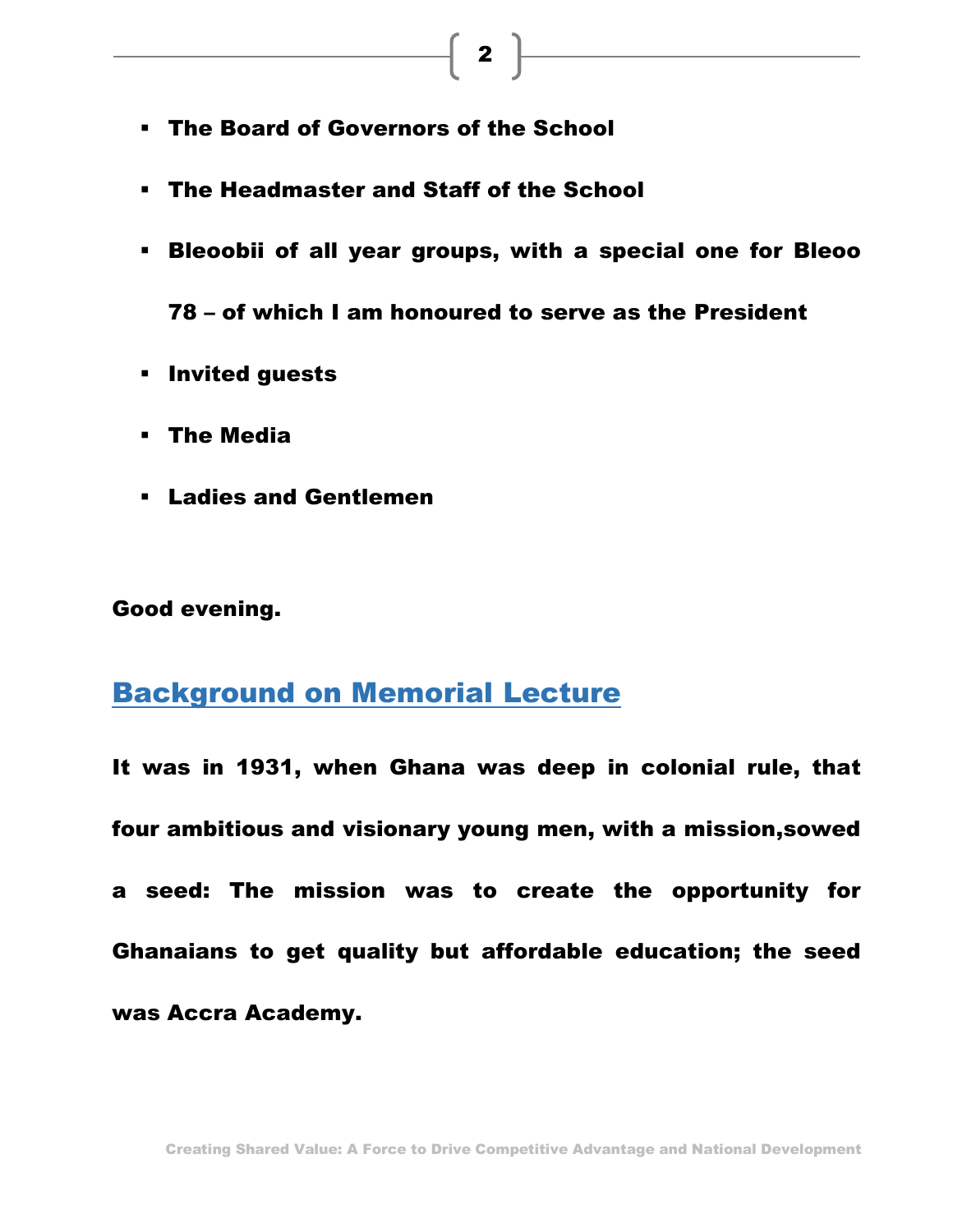**That seed would germinate and flourish into what is – withouta doubt in our minds – thebest secondary school in Ghana; the first private academy in the then Gold Coast! Combining academic excellence with sporting prowess. And that mission – and their vision – would inspire generations of Ghanaians in diverse fields of endeavour to change their society.**

**Sixty years later, in 1991, the Konua, Halm-Addo, Awuletey, Alema Memorial Lecture series was instituted to commemorate this perpetualvision of the Founding Fathers. It is the vision that would see the School, with humble beginnings, go on to produce:**

 **Heads of State like Lt. General Ankrah, and many more to come – may be the next one is sitting right here;** 

 $\begin{array}{|c|c|c|}\n\hline\n\textbf{3} & \textbf{\textcolor{red}{\textbf{3}}}\n\end{array}$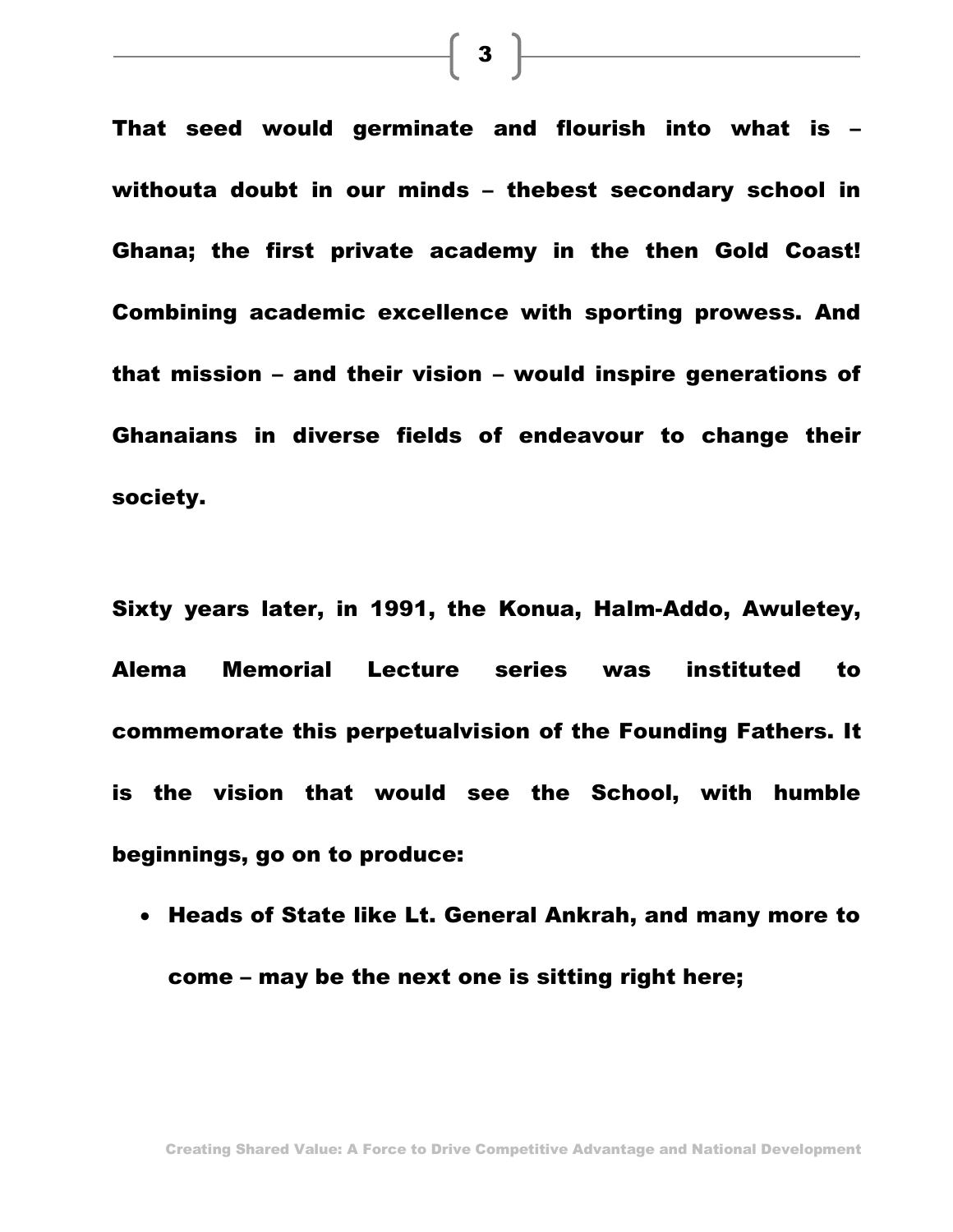- **Speakers of Parliament like the Rt. Hons. D.F. Annan, Peter Ala Adjetey, as well as the current Speaker – Rt. Hon. Edward Doe Adjaho;**
- **Chief Justices including their Lordship Justices Samuel Azu Crabbe, Fred Kwasi Apaloo, and Edward Kwame Wiredu;**
- **Several Supreme Court Judges including Justices George Commey Mills-Odoi, the venerable V.C.R.A.C Crabbe, as well as Hon. Justice Walter Samuel Nkanu Onnoghen of Nigeria;**
- **Several traditional leaders, Ministers of State, Public Servants, Business Men, Sports Icons**
- **And many more distinguished personalities in various fields.**

 $\begin{array}{|c|c|c|}\hline \textbf{4} & \textbf{\color{red}-}\ \hline \end{array}$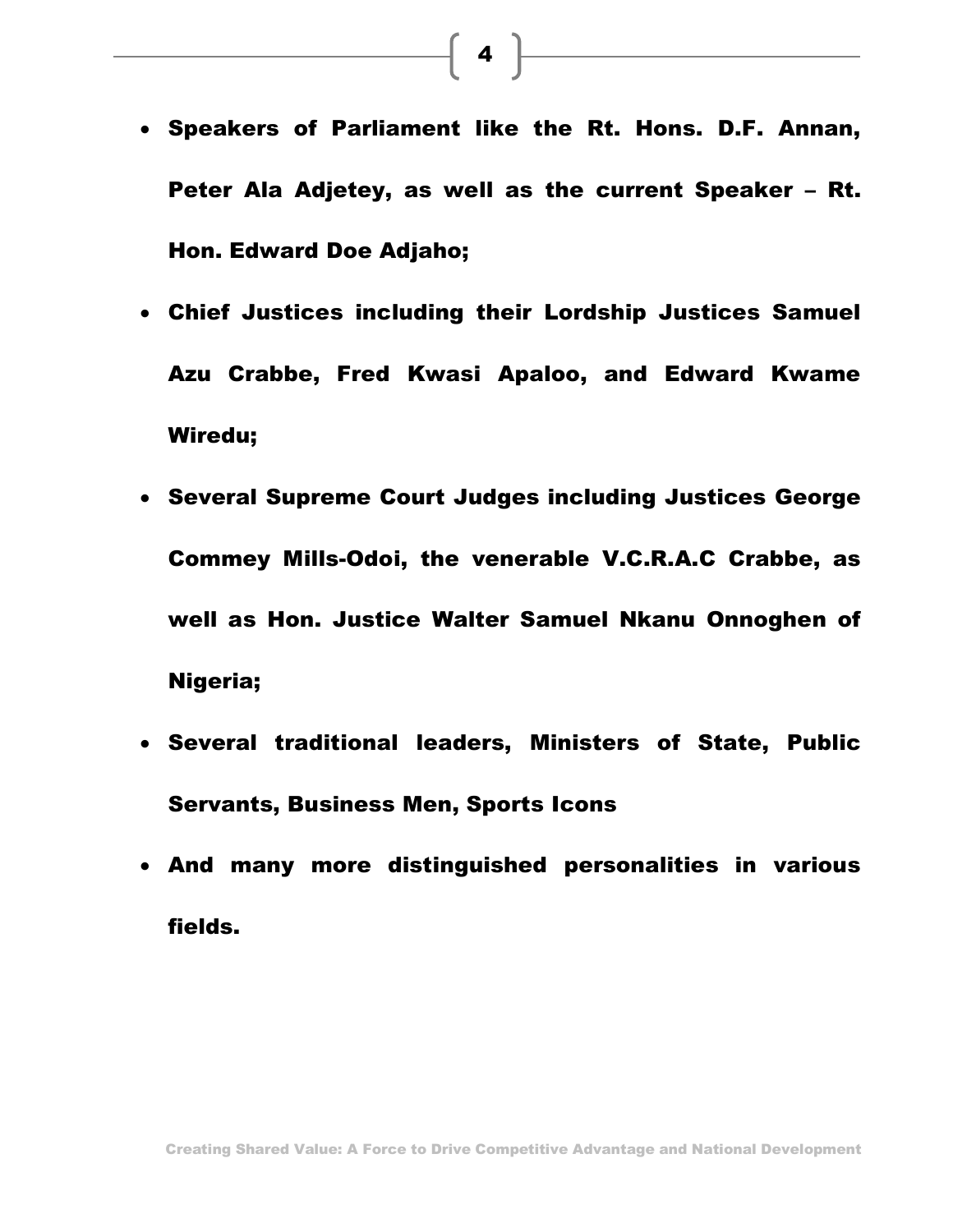**This Lecture has been given by distinguished Bleoobii over the past 24 years. I am particularlyhonoured and privileged to have my second opportunity to speak to you tonight on the 25thanniversary of the Lectures;which also marks the 85th anniversary of the founding of our dear Alma mater.** 

**The topic of my speech – Creating Shared Value: A Force to Drive Competitive Advantage and National Development –is one that resonates with the vision of our Founding Fathers,and demonstrates how this vision remains important to our lives and our society today. This vision has guided me in my personal life and professional career. It has shaped my worldviewabout the role of business in society, and I would want to share this with you tonight.**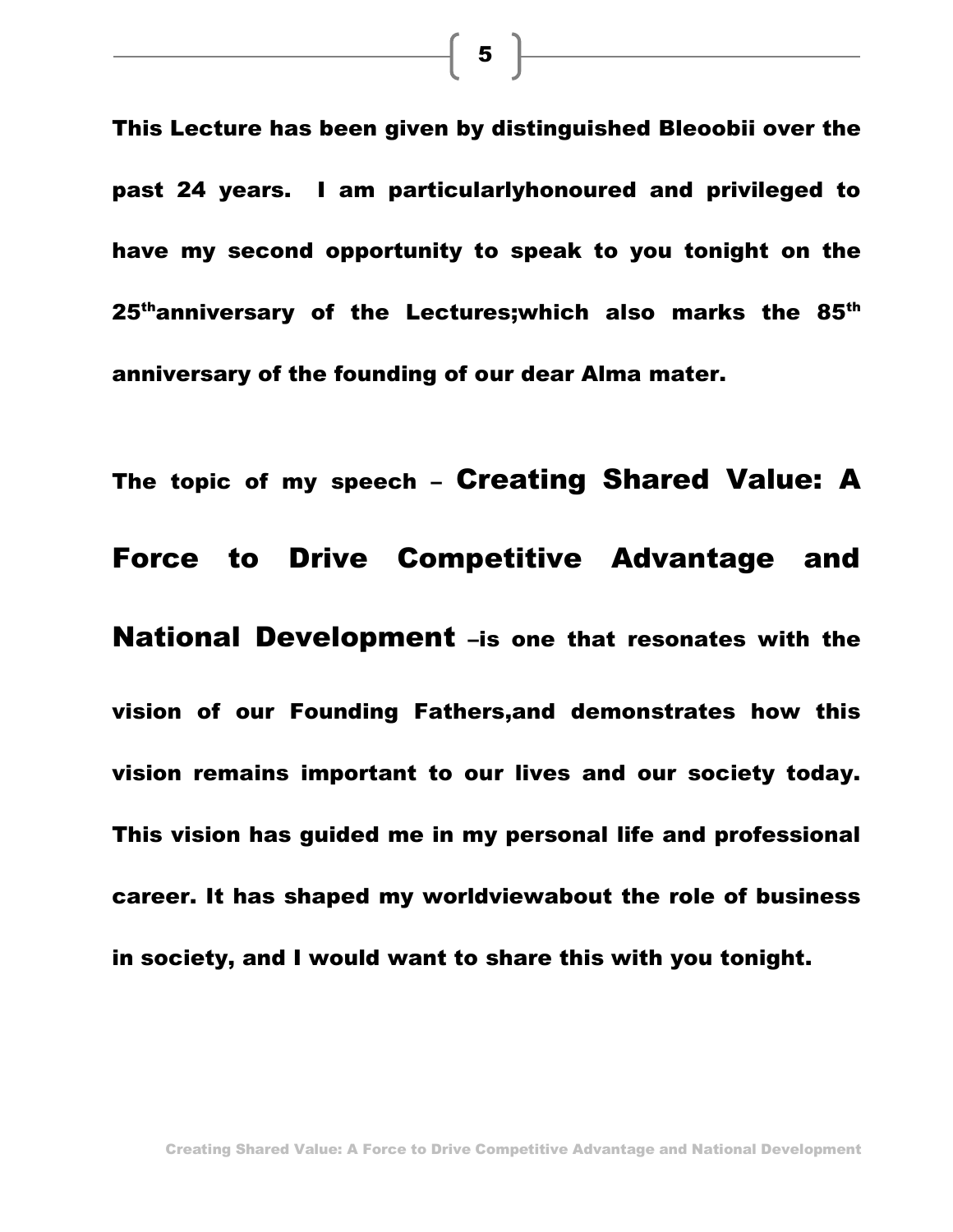**In the 25 years since this lecture series was started, we have seen many changes in Ghana and in the world. Twenty-Five (25) years ago, cell phones were new and not many had heard of the internet or email, let alone social media - FaceBook, Twitter, SnapChat,WhatsApp - and who knows how many other things we are learning about from our children.**

# **Changing Role of Business in Society**

**The role of business in society has changed as much as technology during this time, although it may not always be as evident, or as consistent across all businesses.The role of business in society has traditionally been defined within the context of maximizing profit for its shareholders/ owners.With this conception, business may only donate to worthy social causes as a way to contribute to society.** 

 $\begin{array}{|c|c|c|}\hline \mathbf{6} & \mathbf{\hspace{1.4mm}}\end{array}$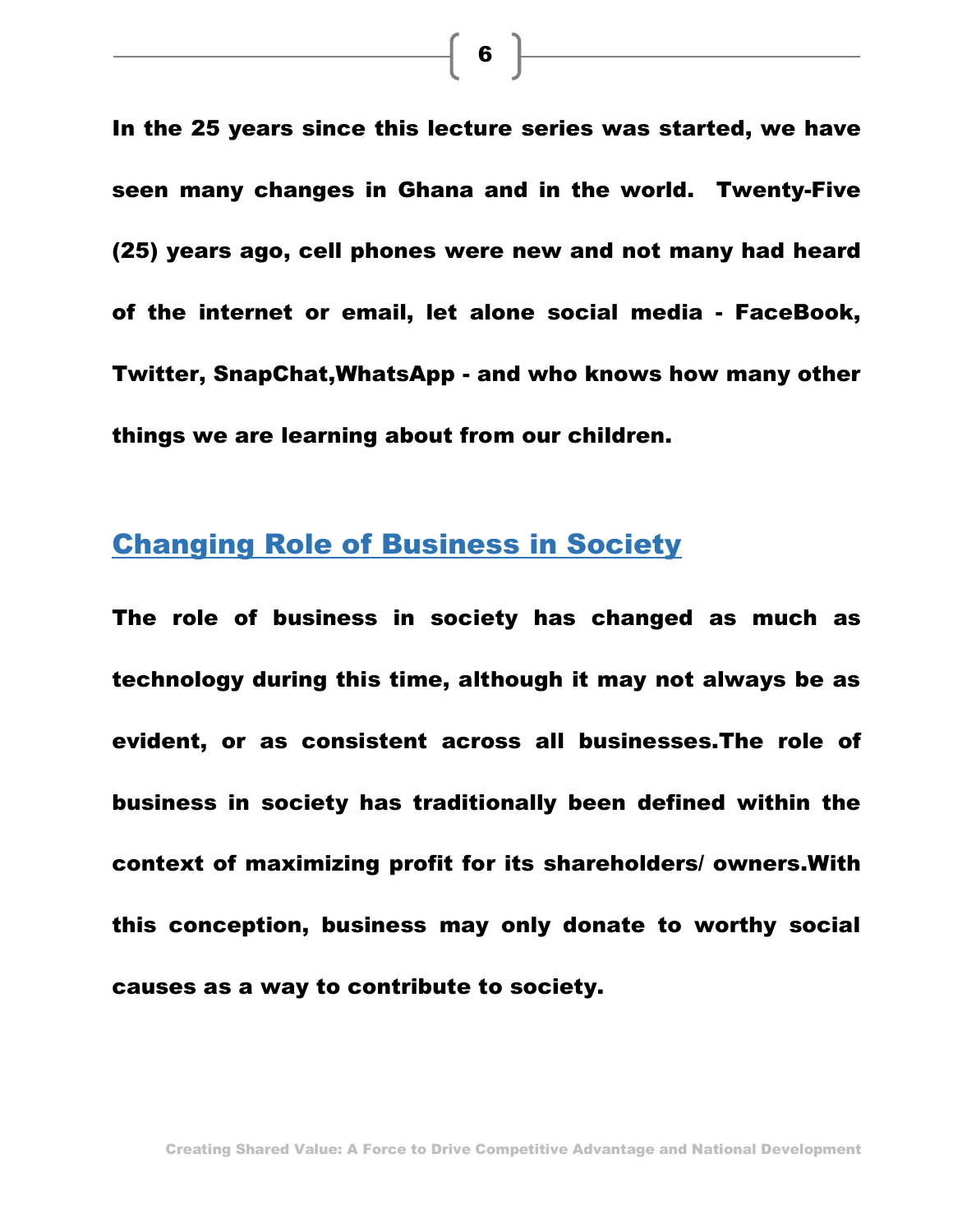**Over time, increasing pressure from society for improved social outcome of business operations, led to the wide adoption of the concept of Corporate Social Responsibility (CSR). A good CSR programme was deemed enough for businesses to self-congratulate themselves with the accolade:**  *good corporate citizen***.** 

**But with time, again, CSR is proving inadequate to meet the ever growing public expectation about the role of business in society. Businesses are realizing that the social license to operate cannot be secured with a half-hearted, feel-good notion of CSR. Despite spending billions on CSR programmes, businesses fail to prove their legitimacy in society by just complying with the rules and regulations, and using sophisticated branding techniques to embellish the value and impact of CSR programmes.**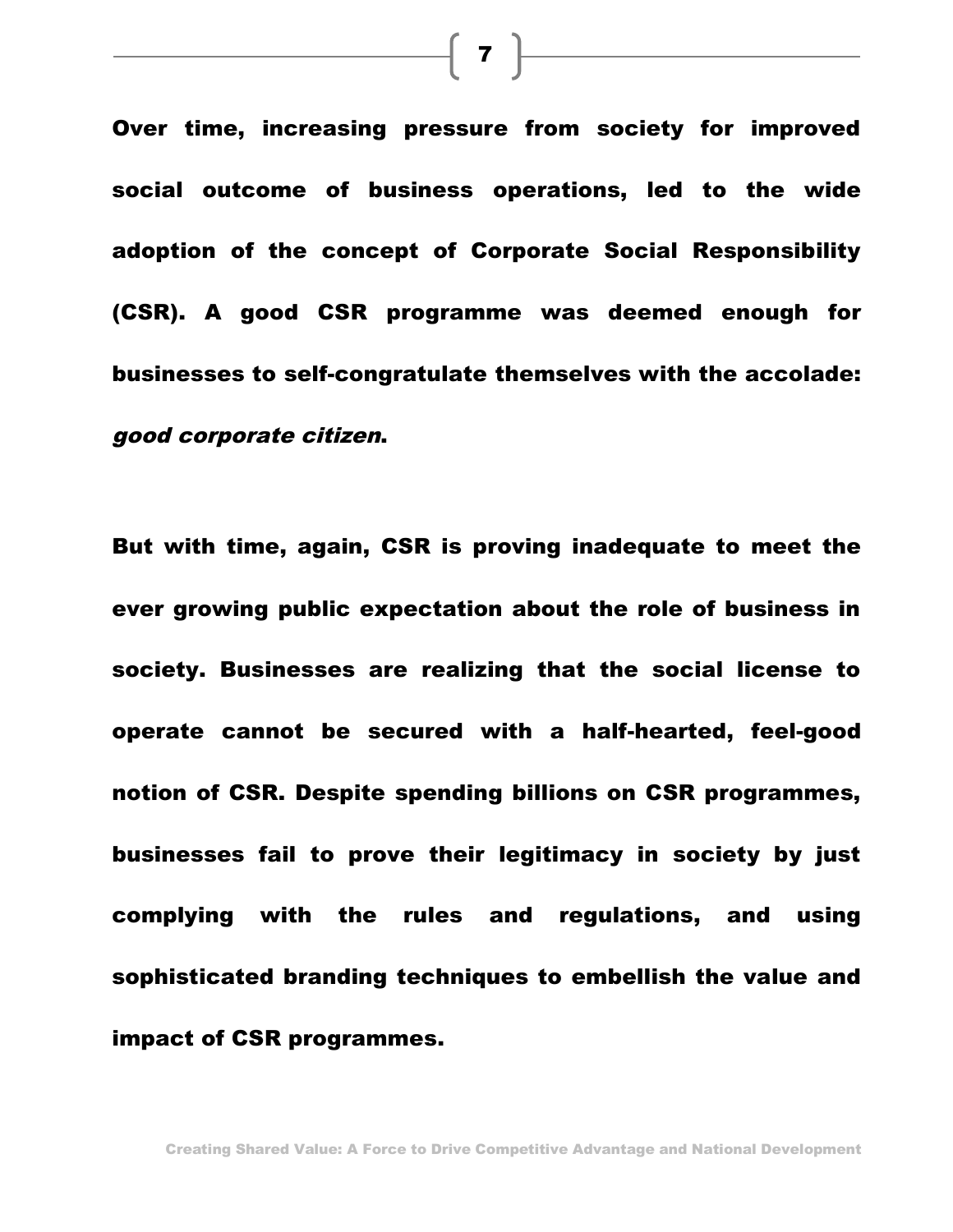**Therefore, many businesses are embracing a larger role in society and all that it entails. The push for this has come from individual businesses, entire industries, civil society organisations, and through international agreements and structures.**

**I am proud to say that one of the early and most important structures was the establishment of the United Nations Global Compact with Business. This was launched by none other than our own Kofi Annan, when he was Secretary-General of the United Nations.** 

**Building on his vision and leadership, the Global Compact now includes nearly 15,000 businesses worldwide and provides a** 

 $\begin{array}{|c|c|c|}\hline \textbf{8} & \textcolor{red}{\overline{}} & \textcolor{red}{\overline{}} \\ \hline \end{array}$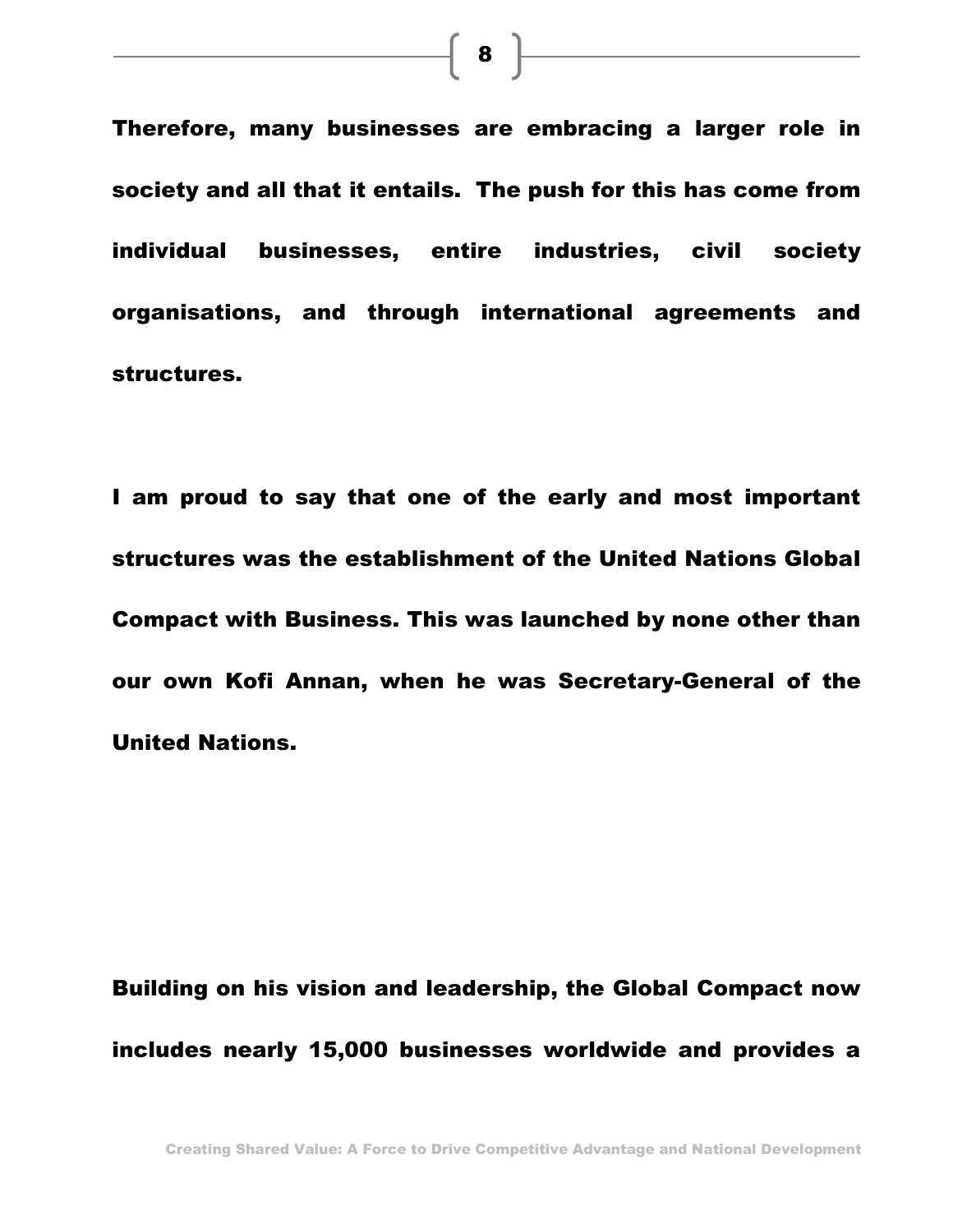**platform where businesses, civil society organisations, governments and international organizations come together to address important global issues.**

**Globally, concerned citizens, like all of us Bleoobii gathered here, are demanding more of business; demanding that businesscreates social value and be good environmental stewards AT THE SAME TIME as they are creatingshareholder value.**

**The technological changes I mentioned earlier have helped to drive that change. Twenty-Five (25) years ago something could happen at a mine site or isolated business location and could easily be kept on the quiet and dealt with locally.**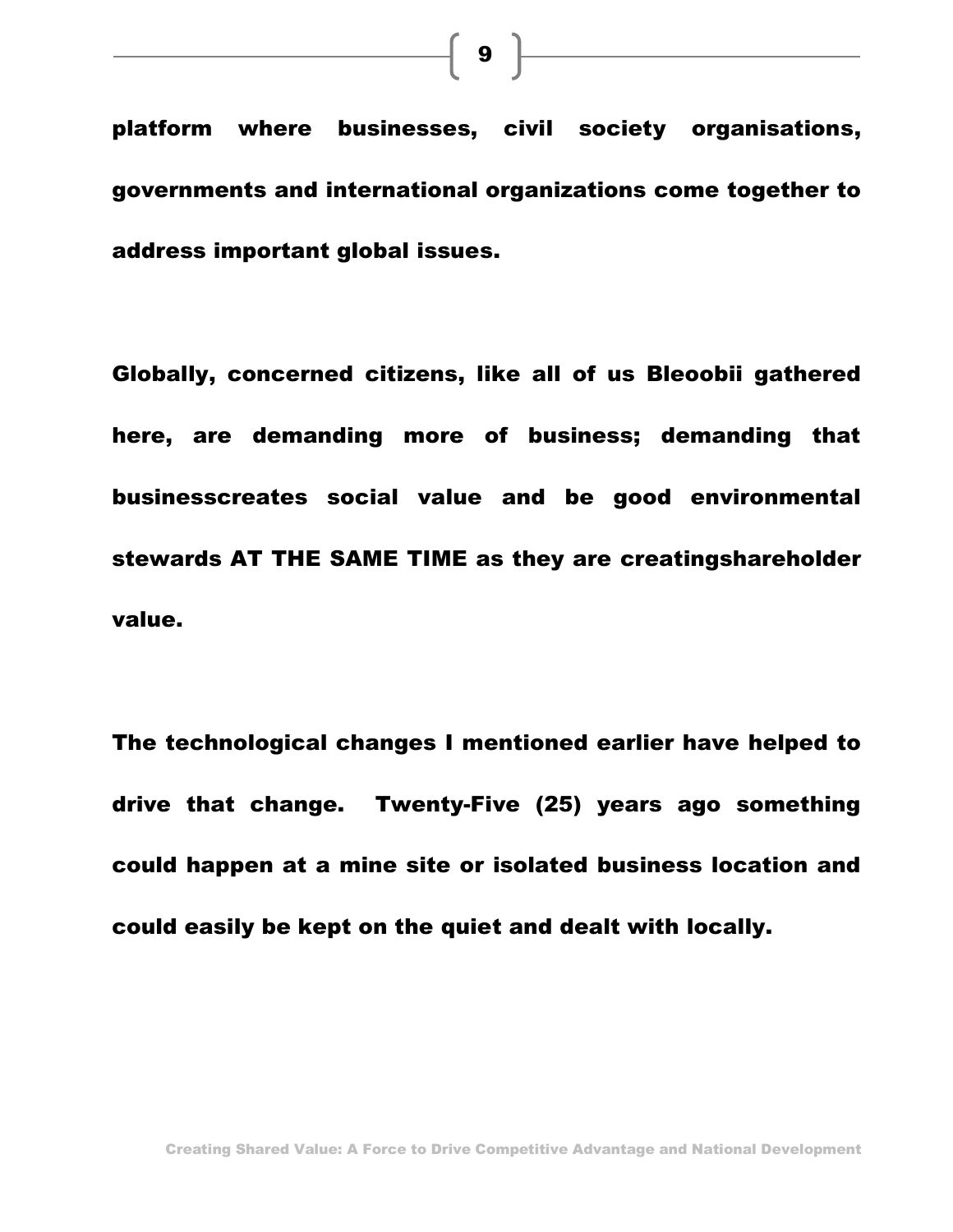**Today, with smartphones and social media, anyone can launch a global campaign from anywhere. Hence, thepressure on business to do better at meeting society's expectations.**

# **The Contextin Ghanaian Businesses**

**Ladies and gentlemen, despite the traditional Ghanaian values of** *charity, philanthropy and solidarity***, it has taken long for Ghanaian businesses to embrace the concept of CSR. Individual philanthropy has been a part of life for many Ghanaians, but CSR has not been as popular. However,the emergence of multinationals has increased CSR adoption. Now we are seeing many businesses from all sectors including oil and gas, power, finance, manufacturing, communications, and mining, step up and try to do more for and with society, at the same time as they tried to do more for and with their customers.**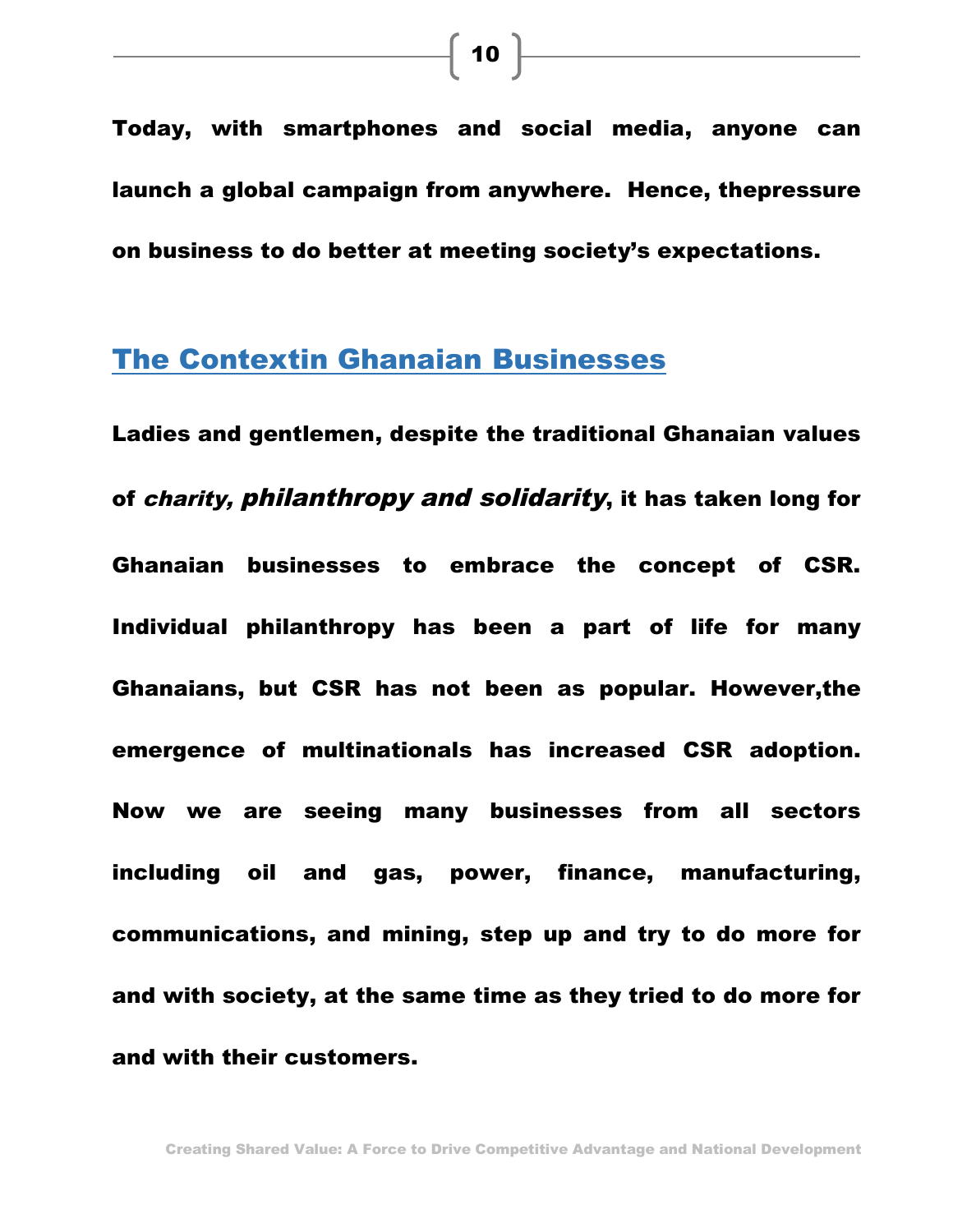**While it is far from perfect, I think most of you would agree that Ghanaian businesses of all types are trying to do more than they did ten or twenty years ago.**

**For instance, in my industry, oil and gas, millions of dollars have been invested in health, education, sports, local content development and livelihood development. We are working individually and as an industry to drive more local content and participation, and to find better ways of training and engaging local workers. The same can be said of other industries which have contributed to society through their business activities and social investments.** 

### **Why the need for change?**

**Much of what GNPC and our industry, and indeed the entire Ghanaian business community have done to date is,essentially, taking resources from the business, and** 

**11**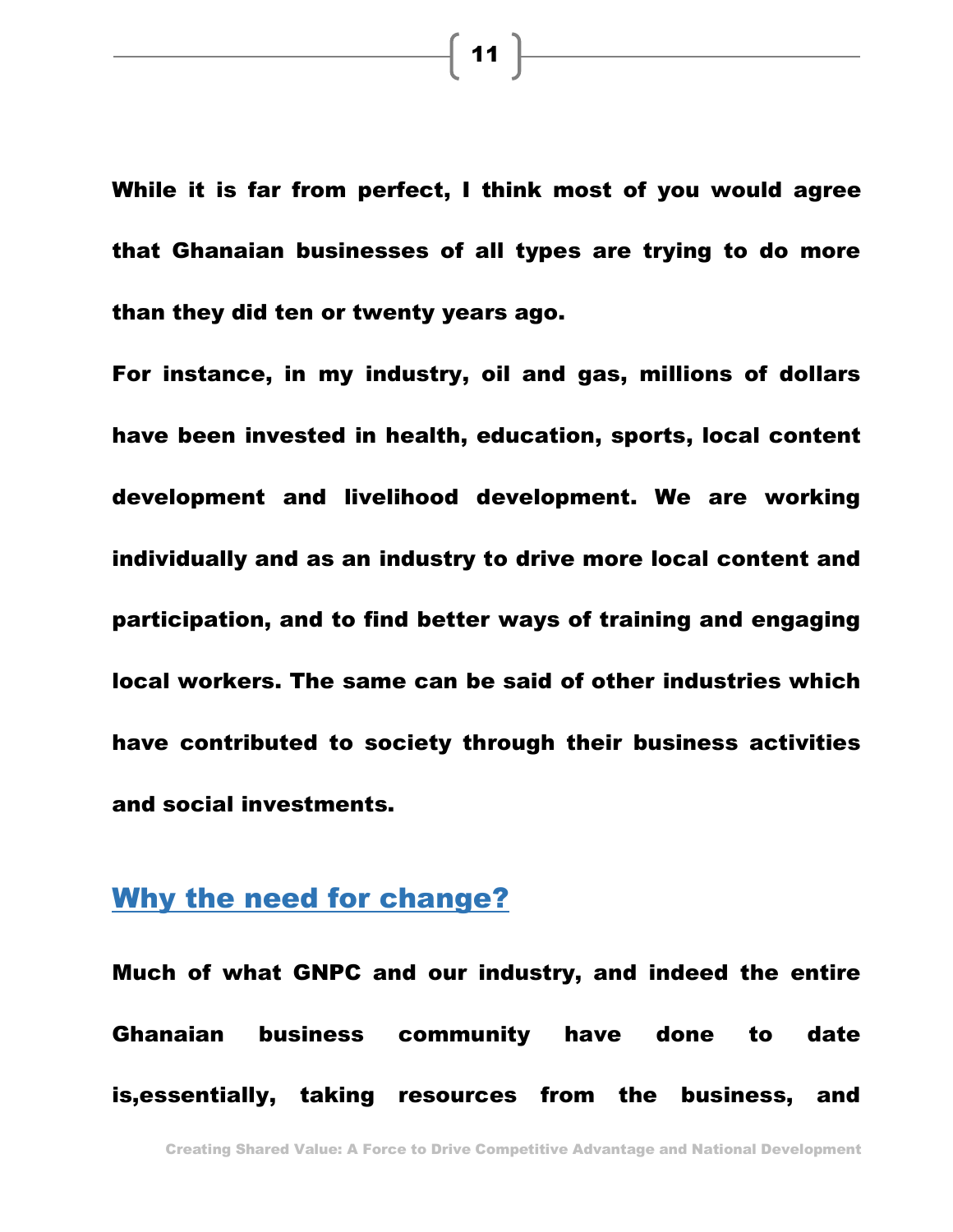**investing those resources in "worthy social causes" to earn the accolade** *good corporate citizen***.It has been about gratuitous philanthropy orplain charity.** 

**However, as forward thinking businesses, we can be more engaged in the efforts to tackle the complex problems facing our communities, our countries and our world. As Companies, we know that charitable donations are important. However, we should expand our engagement with society so that our core business models, by themselves, improve the well-being of people and the planet, manage negative externalities, and at the same time earn decent profit.**

**I therefore believe that business can do more. I believe our Founding Fathers would say that we must do more. Not at the expense of our business, but to support our business, and society AT THE SAME TIME.**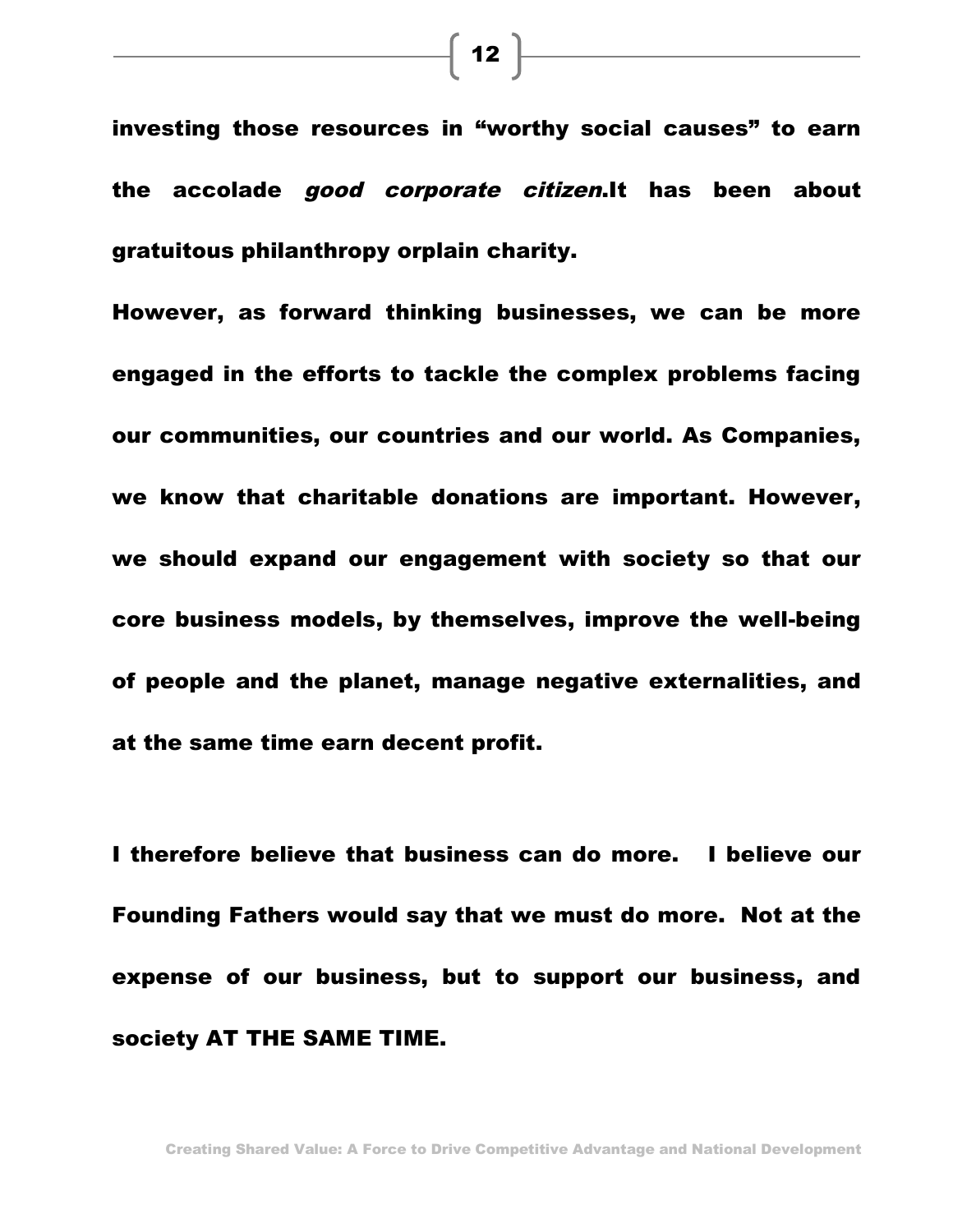**Yes, we can move from a philanthropy- driven CSR to one that focuses on Creating Shared Value. That would better integrate social values, business values and environmental stewardship into a more cohesive and mutually beneficial relationship. But this requires a change in mindsets. And, I must admit, this does not come easy.**

## **On to Creating Shared Value**

**When our Founding Fathers established the Academy, they were guided by the tenets of Creating Shared Value; even if this concept as it is known today did not exist in the 1930s.They created a private academy that would, first and foremost, thrive as a business.But at the same time, the Academy would lower the financial barriers to quality education; so more Ghanaians could afford quality education;**

**Creating Shared Value: A Force to Drive Competitive Advantage and National Development**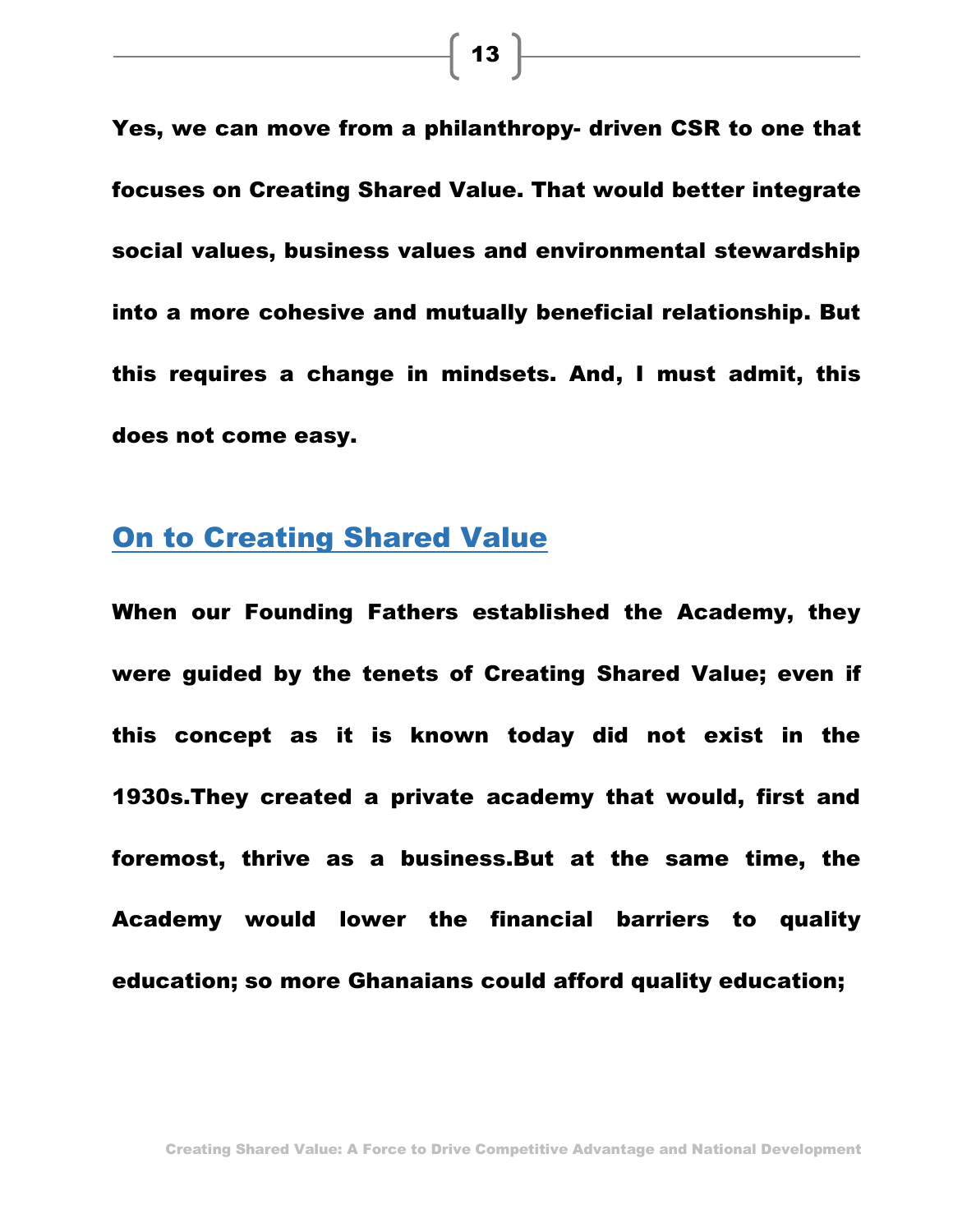**and by higher enrolment, the educational system would benefit. This is central to the concept ofCreating Shared Value in business.** 

**By this concept, businesses move away from the narrow objective of creating shareholder value– and by that, giving to society in an act of gratuitous philanthropy – to a wider, more effective proposition of Creating Shared Value. This creates opportunities that align business and society interests and integrate environmental stewardship.**

**The first order principle in Creating Shared Value is that:***do not destroy value for society in creating value for business.***But it is not enough to just be ambivalent; "Do no evil" is not enough. The overarching goal must be to Create SharedValue, so that both business and society benefit.**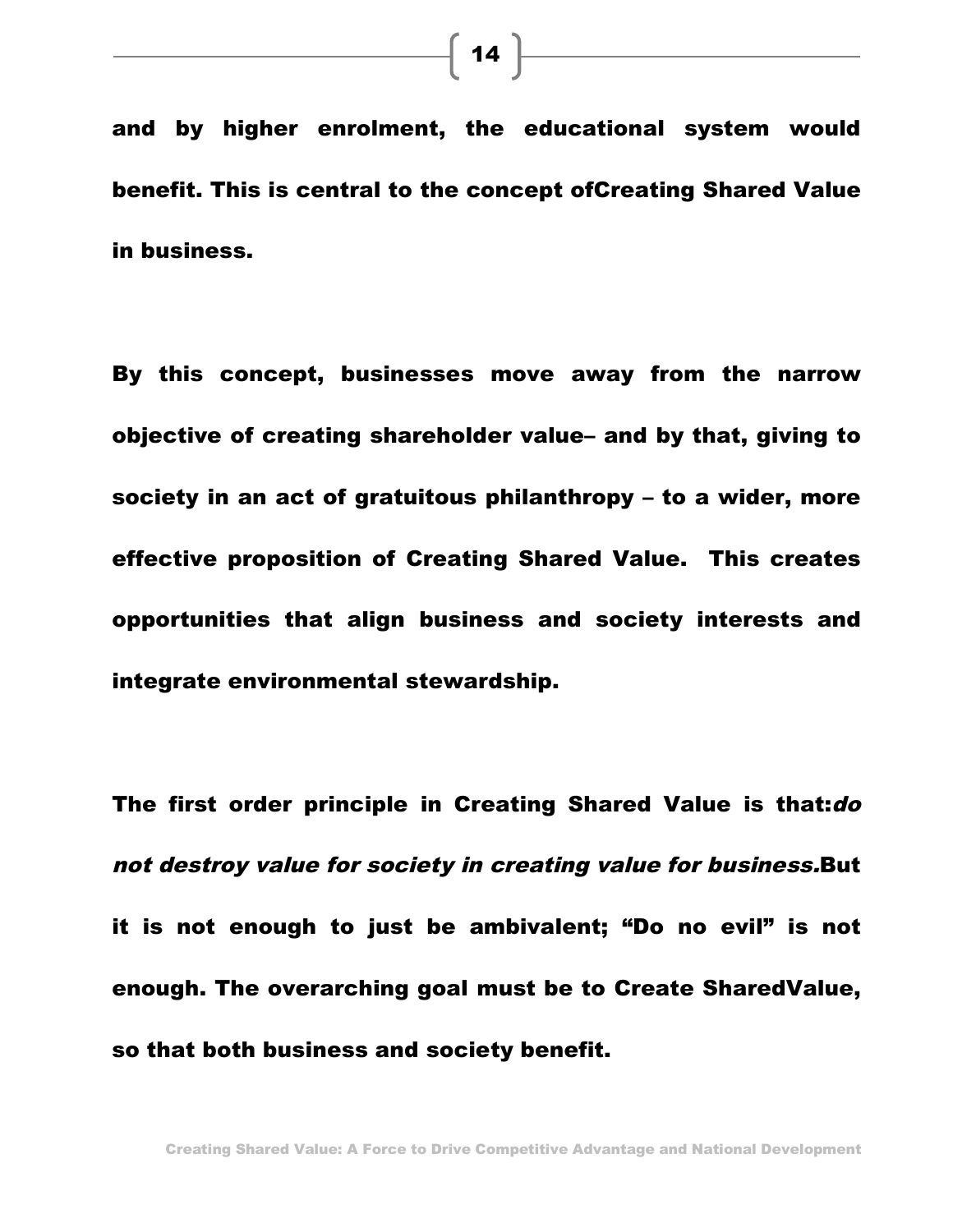**Creating Shared Value also means that business does more. It means that businessuses its commercial tools to direct its investments into ventures and opportunities wherethere is clear shared value with society, and there is a clear alignment of interests. These are the foundations of a sustainable competitive advantage.**

**Our nation expects that the development of the oil and gas industry would accelerate economic growth, reduce poverty and increase general prosperity of the people of Ghana. The active involvement of Ghanaians in the oil and gas sector, through local content and local participation, has become a major national policy issue. And our industry is driving this vigorously.** 

**Creating Shared Value: A Force to Drive Competitive Advantage and National Development**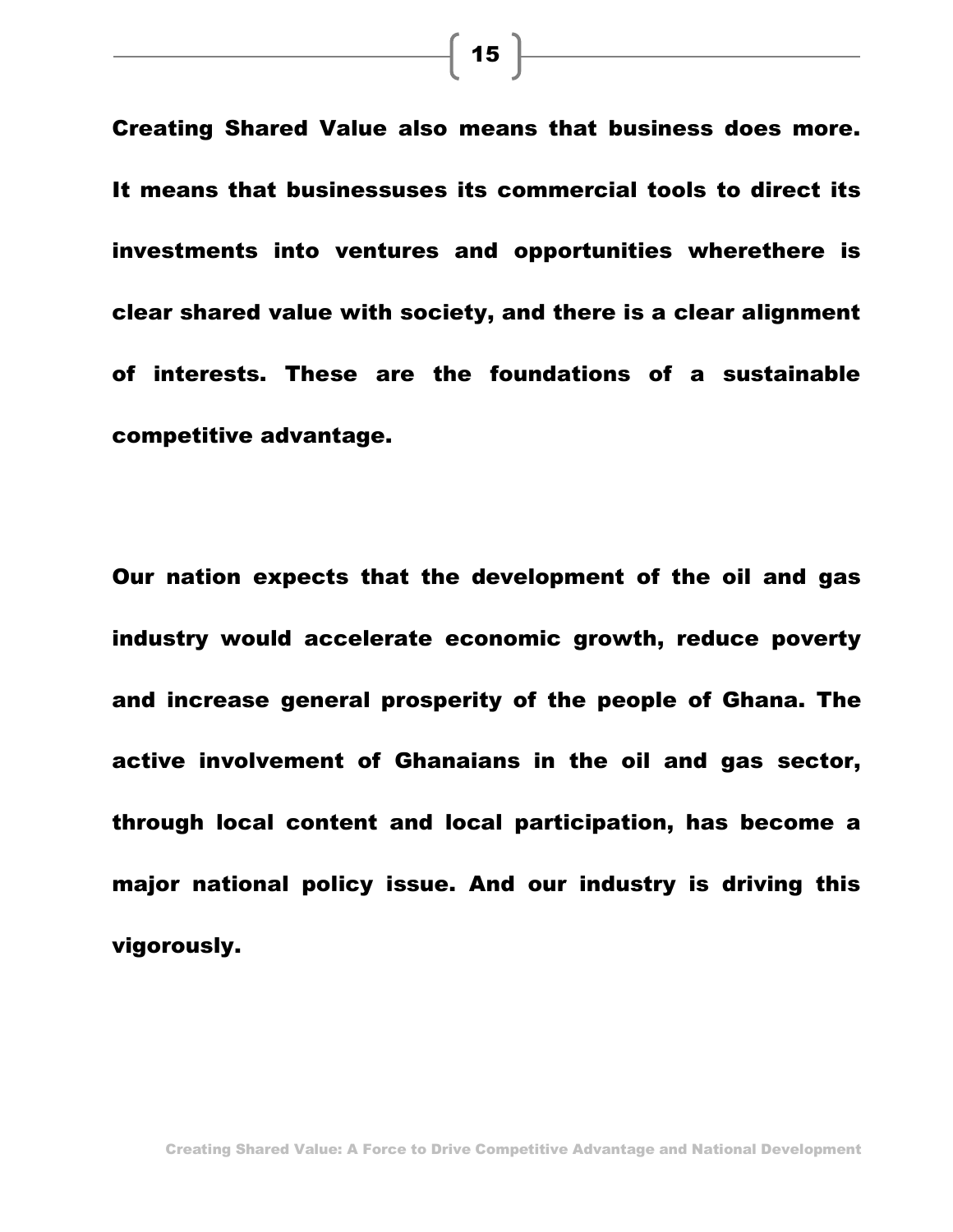**Available data from the Petroleum Commission shows that as at third quarter 2015, the oil and gas sector had provided direct high quality jobs for more than 5000Ghanaians in the sector. The data further shows that between 2010 and third quarter 2015, the value of contracts for services, awarded to Ghanaians amounted to over US\$1 billion (out of a total of US\$6.3billion). GNPC's ultimate aim is to getGhanaians to own a part ofthe expanding oil and gas industryand domesticate a significant amount of the revenue generated by the sector.**

**By all measure impact, this is a worthy goal.But guess what? Achieving this goal, will not benefitlocal businesses;GNPC will benefit too. Our industry will benefit as well. When the oil and gas industry is successful in promoting local content and local participation,the industry also benefits from reduced costs, reduced taxes and import logistics, and from being closer to** 

 $\begin{bmatrix} 16 \end{bmatrix}$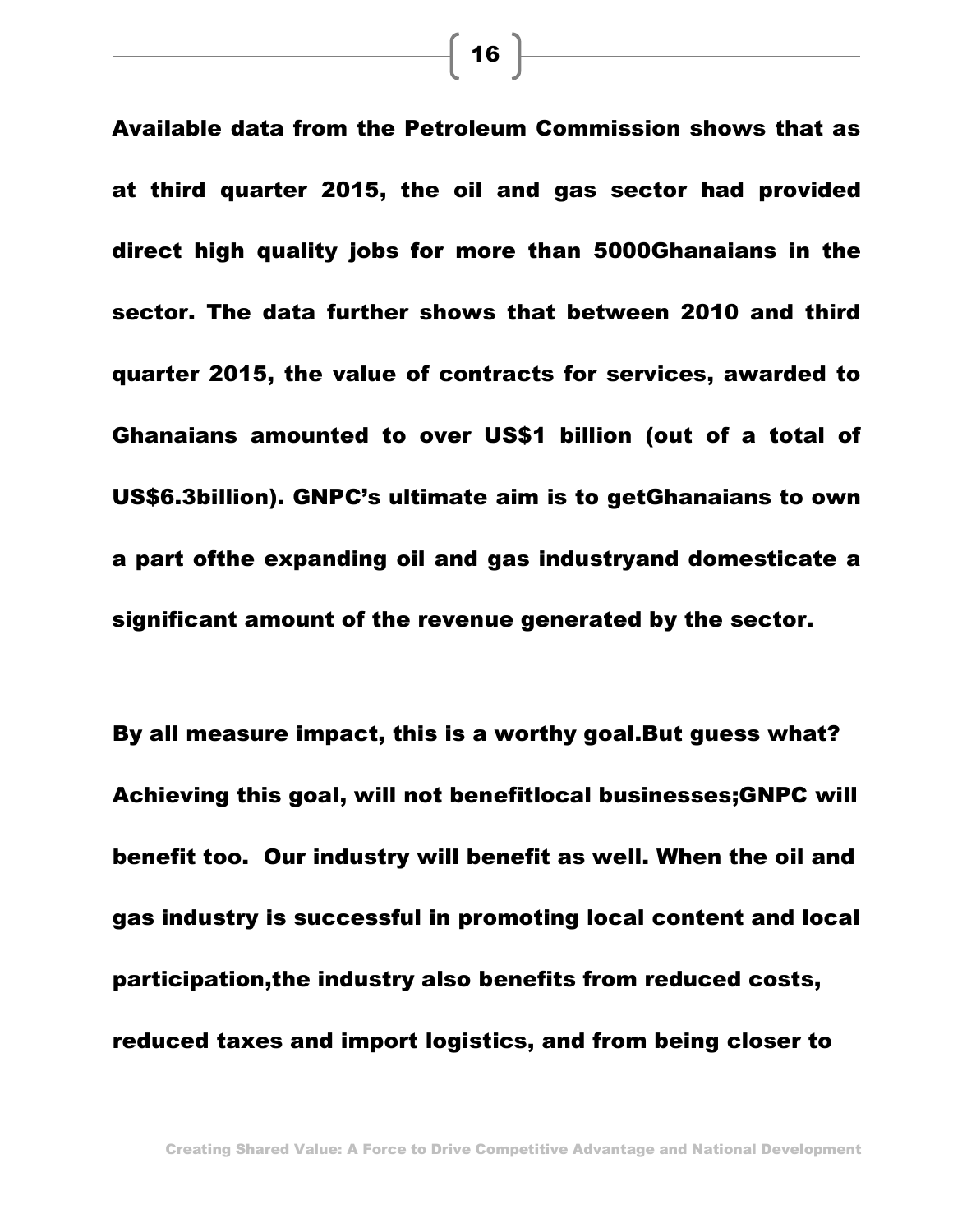**our suppliers.This is a true win-win scenario and a clear example of creating shared value.**

**Mr. Chairman, this is not to say that there aren't challenges, however. Experience of other oil producing countries shows that, meeting industry needsfrom local sources is difficult, to say the least. Like many countries in similar stage of socioeconomic development, we are faced with limited capital, and skills, and indeed local fronting. Investment requirements are huge in the sector; risks are high; requisite skill sets are sophisticated. So there is generally lack of local capacity to meaningfully participate in the early years. Yet the industry is expected to turn these challenges into opportunities. That's why businesses are created,in the first place; to solve society's problems at a profit.**

 $\left[\begin{array}{c} 17 \end{array}\right]$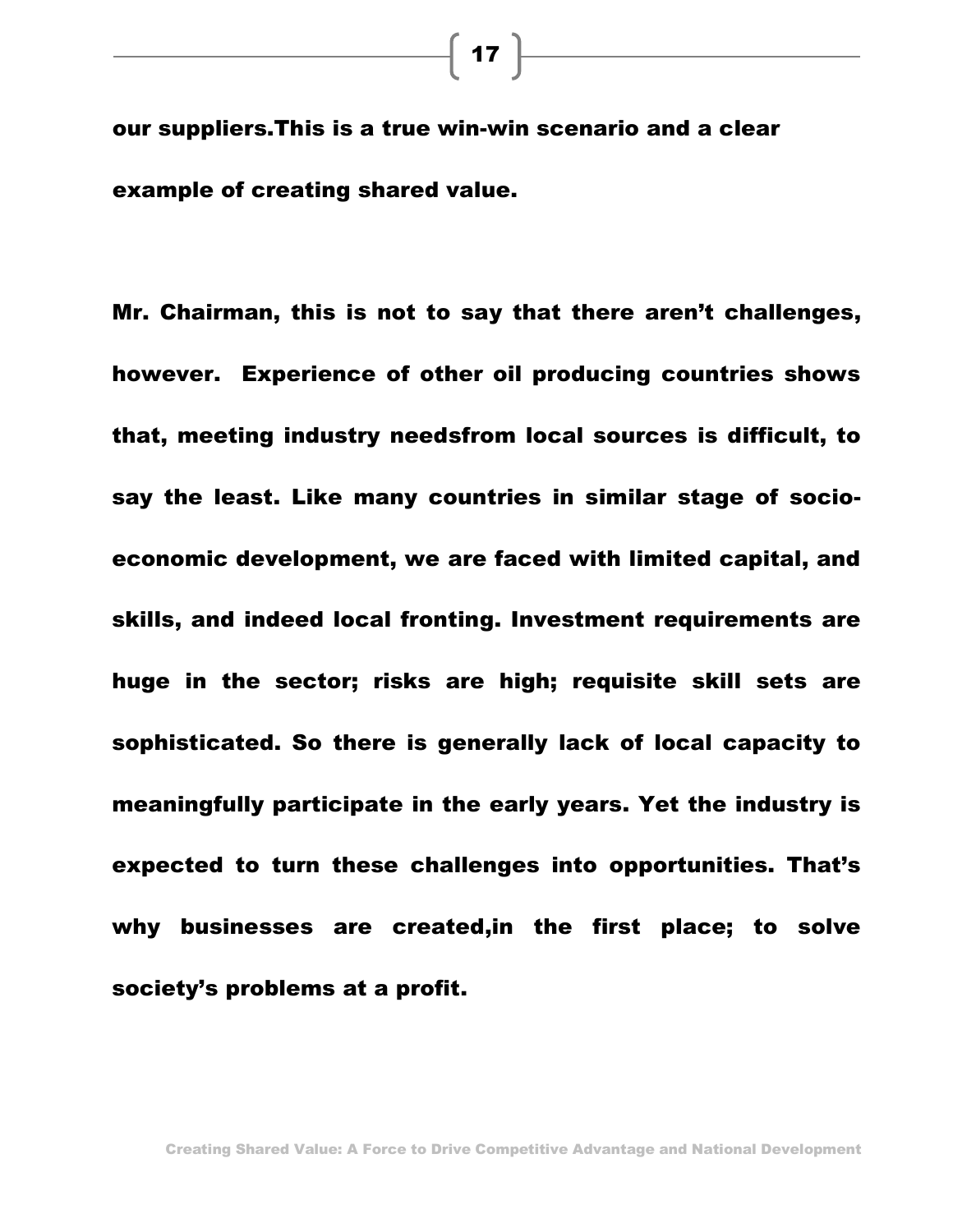$\left\lceil 18 \right\rceil$ 

**But I must say, Mr. Chairman, that in Ghana, we have made significant progress on local content, only six years into oil production. The data I referred to earlier confirms this.**

**Ladies and gentlemen, let's bring our minds home. As a country, what are our biggest challenges today and how can business help solve them, in a manner that will create shared value? Think about "dumsor" , which has been recurring for more than a decade. Think about traffic jams in our urban centres during peak hours. Think of flooding in our low lying areas when we have heavy rains. What of the cry from industry that our universities and training institutions churn out graduates with no practical experience? What can we – as individuals and businesses – doto help society solve these problems whilst, at the same time, solving our own problems and making profits?**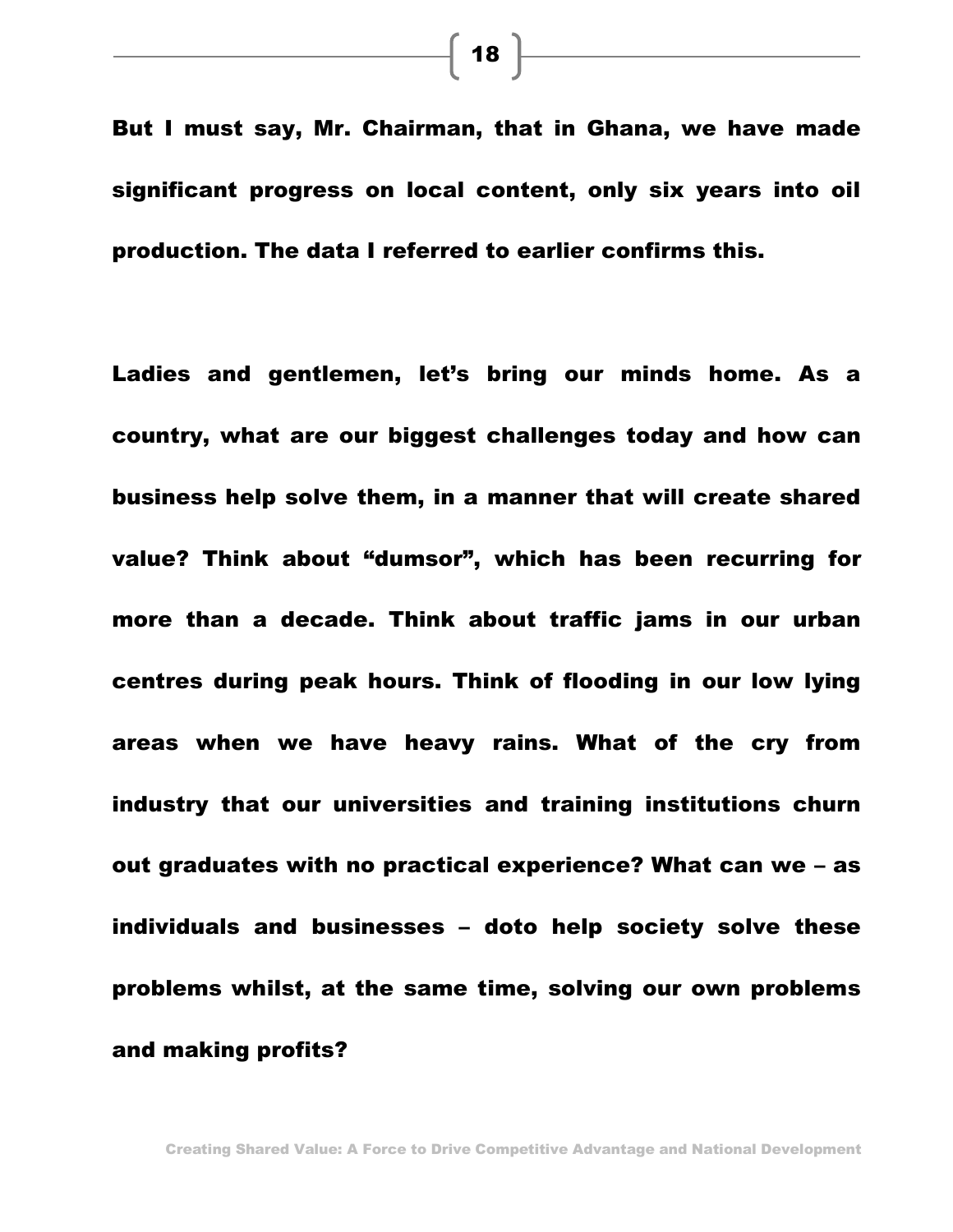**One way to help end "dumsor" is to invest in energy saving schemes; using less energy saves money for business and frees up power for distribution to others. One way tohelp solve the traffic jam is to minimisecommuting during peak hours; using flexible working hours would take a chunk of workers off the road during peak hours; and they spend less on fuel.Engaging educational institutions, and fostering strategic partnerships between industry and academia would help give students the needed exposure to industry.**

**Our Founding Fathers sought to provide a solution to a national problem in education, whilst at the same time building a thriving business. Thus, creating shared value in education. This is the value they bequeathed us and that should guide us build and sustain competitive businesses in a better society.**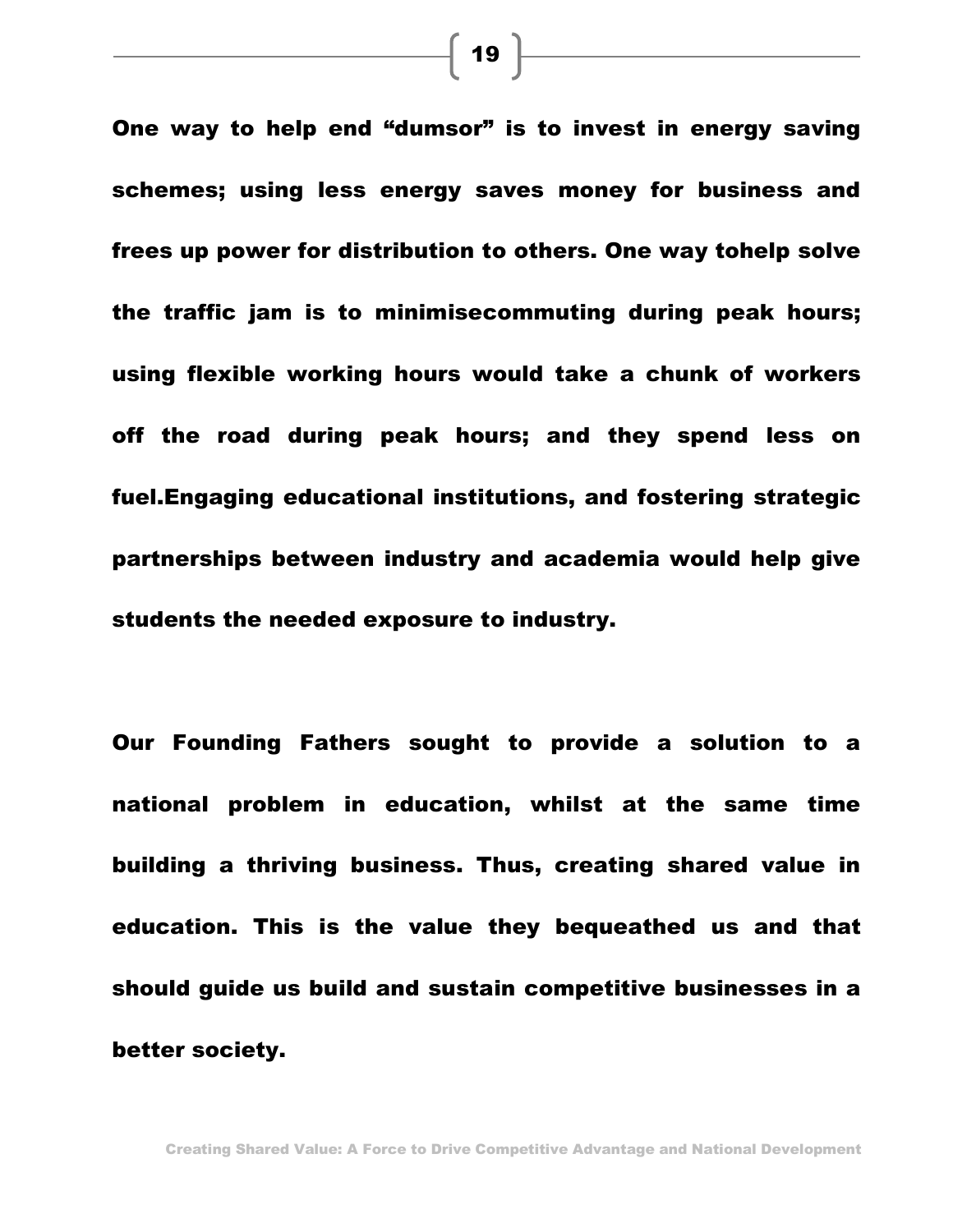# **GNPC Today**

**As Ghana's National Oil Company, GNPC has dual mandate:to be the commercial vehicle for State participation in the oil and gas sector, whilst at the same time leading the development ofa vibrant oil and gas industry in Ghana. To fulfil this dual mandate, the Corporation is pursuing the vision of becoming a leading global oil and gas company,whose operations have a profound impact on the quality of life of the people of Ghana.GNPC is transitioning from a CSR to a CSV-focused engagement with our society.**

**The reason is simple: we do recognize that every developmental challenge in our society creates impediments, and indeed costs for our business, and so we must contribute to eliminating those challenges and making society more efficient and effective. By adopting the concept of Creating**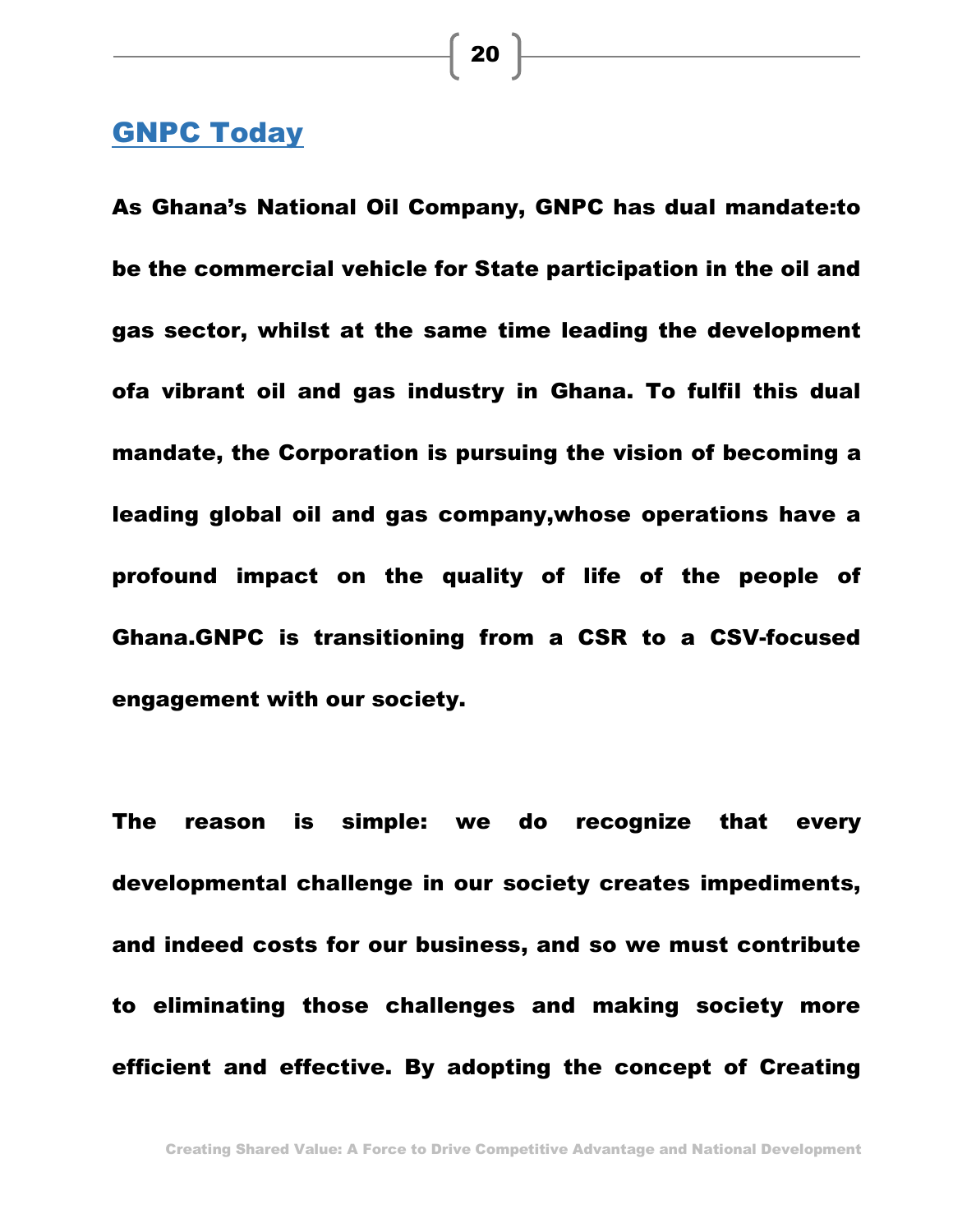**Shared Value, we are taking the boldstep towards moving societal problems from the periphery of our thinking to the core of our business goals, investments and actions; and doing so profitably.We must not leave society's problems to Government or NGOs alone.** 

**GNPC's overarching strategic goal is to become a stand-alone operator by 2019 and a world-class operator by 2027. At the core of this strategy is our commitment to catalyzing local content development in Ghana. This is because GNPC recognises that to achieve ourcorporate strategic goal we need to create an eco-system that nurtures Ghanaian businesses to thrive along with us locally, and to support our internationalization ambitions, at the right time. We therefore actively support local Ghanaian companies in their bid to win contracts in the oil and gas sector. Also,through the** 

 $\begin{array}{|c|c|c|}\hline \textbf{21} & \textcolor{red}{\overline{}} & \textcolor{red}{\overline{}} \\ \hline \end{array}$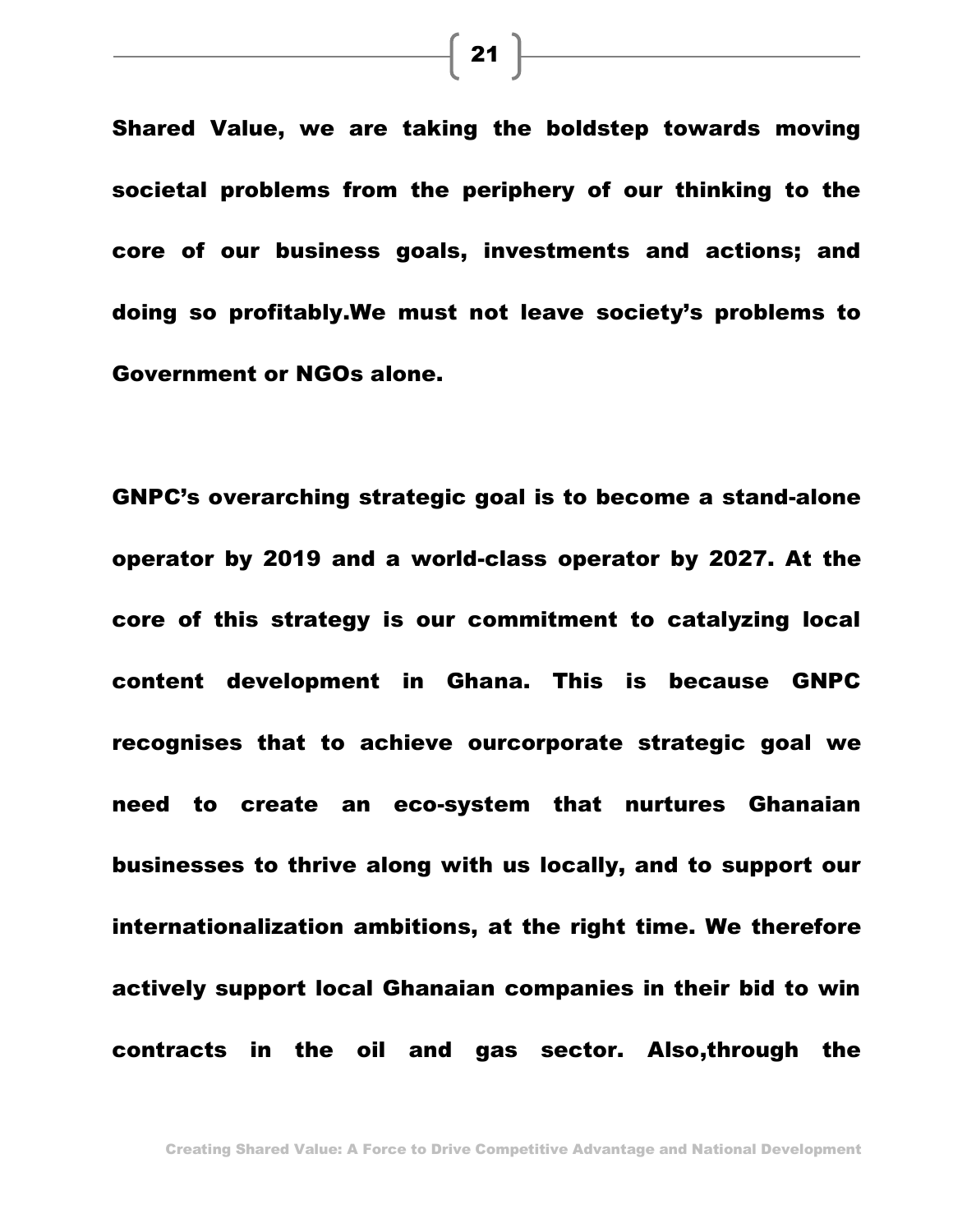**Enterprise Development Centre (EDC), the Corporation is working with other stakeholders in the industry to enhance opportunities for Ghanaian Small and Medium Scale Enterprises (SMEs) in the oil and gas sector.** 

**To this end, the passing of the Petroleum (Local Content and Local Participation) Regulations by Parliament has been helpful.However, as is always the case, legislation only sets the minimum requirement. We use commercial rationale to exact more value from our partners in the area of local content, because local content of comparable quality is cheaper and results in a win-win for everybody.So you have Ghanaian companies like Seaweld, Belmet, Harlequin, and Orsam among others, that are able to do fabrication of critical parts of offshore infrastructure. These Ghanaian companies supply our industry Module Stools, Jumpers, Suction Piles,**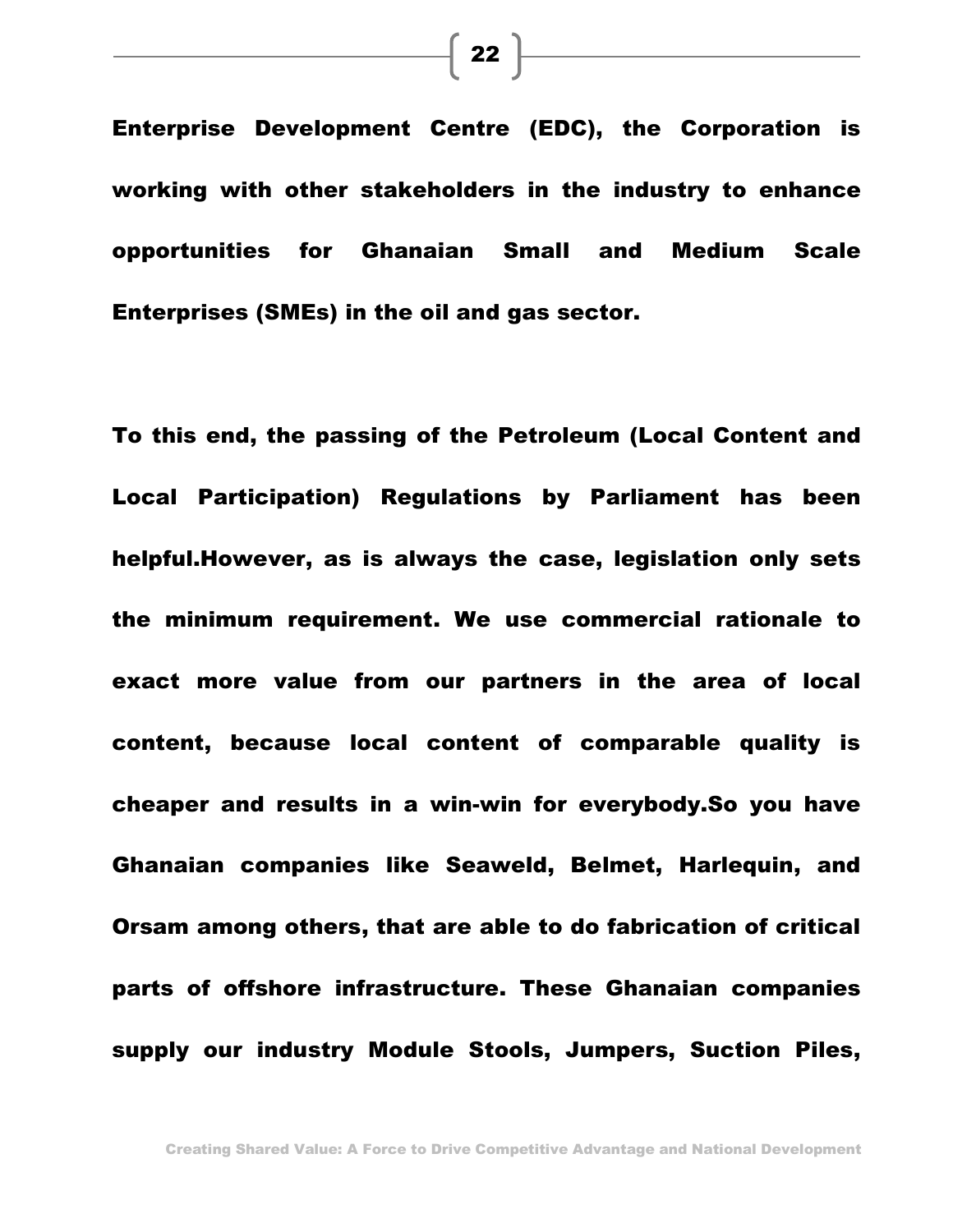**Sleepers, Risers, Manifolds, and Mud Mats. And you have Zeal Environmental, Zoil, and OMNIEnergy handling the industry's waste management. By giving these Ghanaian companies the opportunity and supporting them, the industry gains long term as the companies develop. And by this, we will be creating shared value.**

**Consistent with our mandate as well as our role as industry ENABLER, we are making significant investments in the gasto-power value chain to ensure that the nation's gas resources areproduced and used, in line with current national priorities, to generate electricity for the benefit of Ghanaians. For example, we supported national efforts to construct roads and bridges in the oil and gas enclave of the Western region to ensure safe and efficient evacuation of Liquefied Petroleum Gas (LPG) from the Atuabo Gas Processing Plant.** 

**Creating Shared Value: A Force to Drive Competitive Advantage and National Development**

 $\begin{bmatrix} 23 \end{bmatrix}$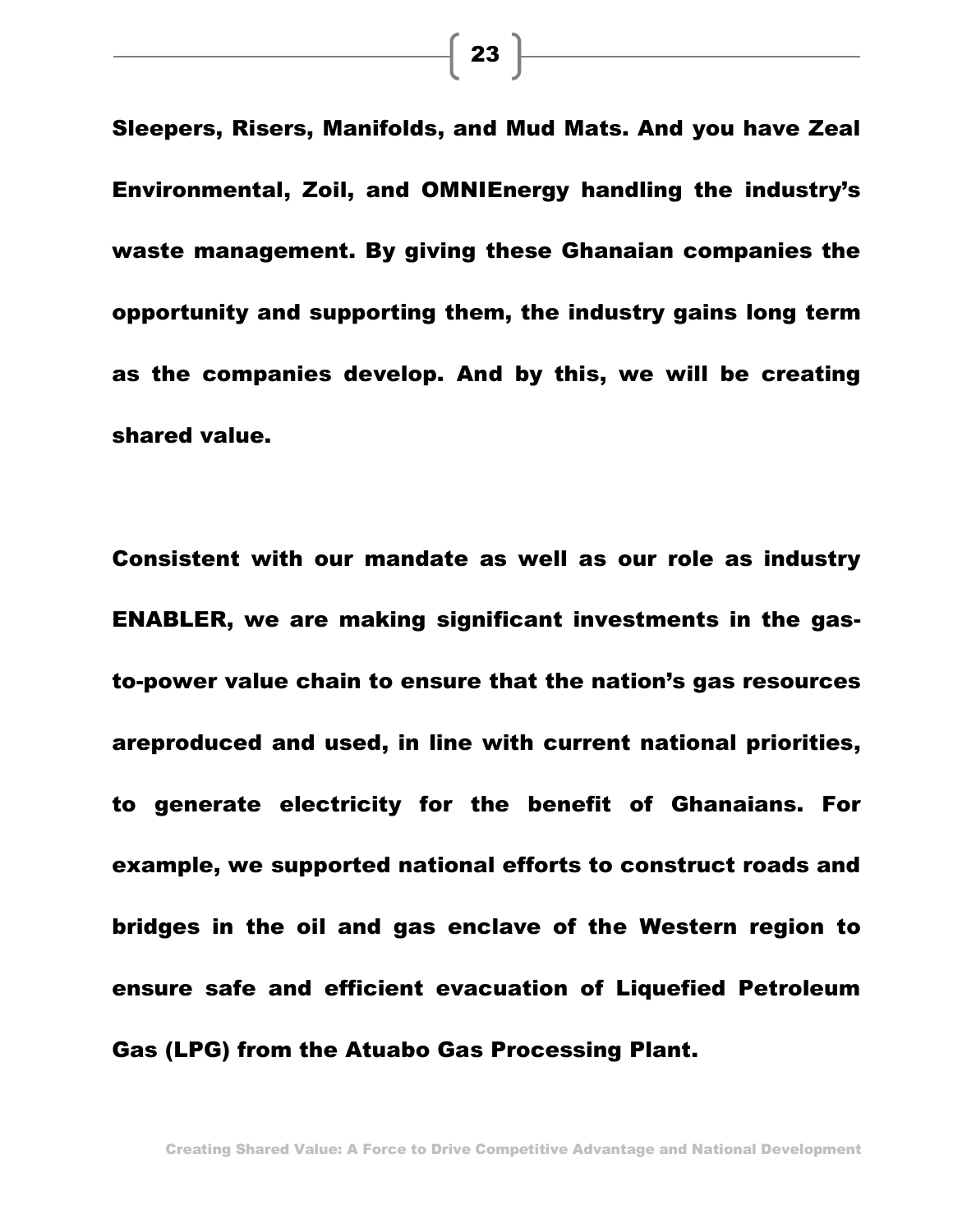**This was necessary and urgent, not only to provide Ghanaians with valuable cooking fuel; but even more crucially, to eliminate an austere bottleneck tooil and gas production, and boost our business.By this, we are creating shared value.** 

**At the peak of the energy crisis, when businesses bore the brunt of the power cuts, Government devised smart emergency solutions – among others, the deployment of the Karpowerhip barges. GNPC supported this national initiative by providing the guarantees needed to bring the power barges to Ghana.Through this intervention, GNPC achieved multiple objectives: contributing to alleviate the "dumsor"; ENABLING the deployment of the barges that will ultimately buy gas from GNPC to generate electricity – replacing heavy fuel oil; and GNPC is making profit supplying the Heavy Fuel Oil the barge is currently using. This is creating shared value.**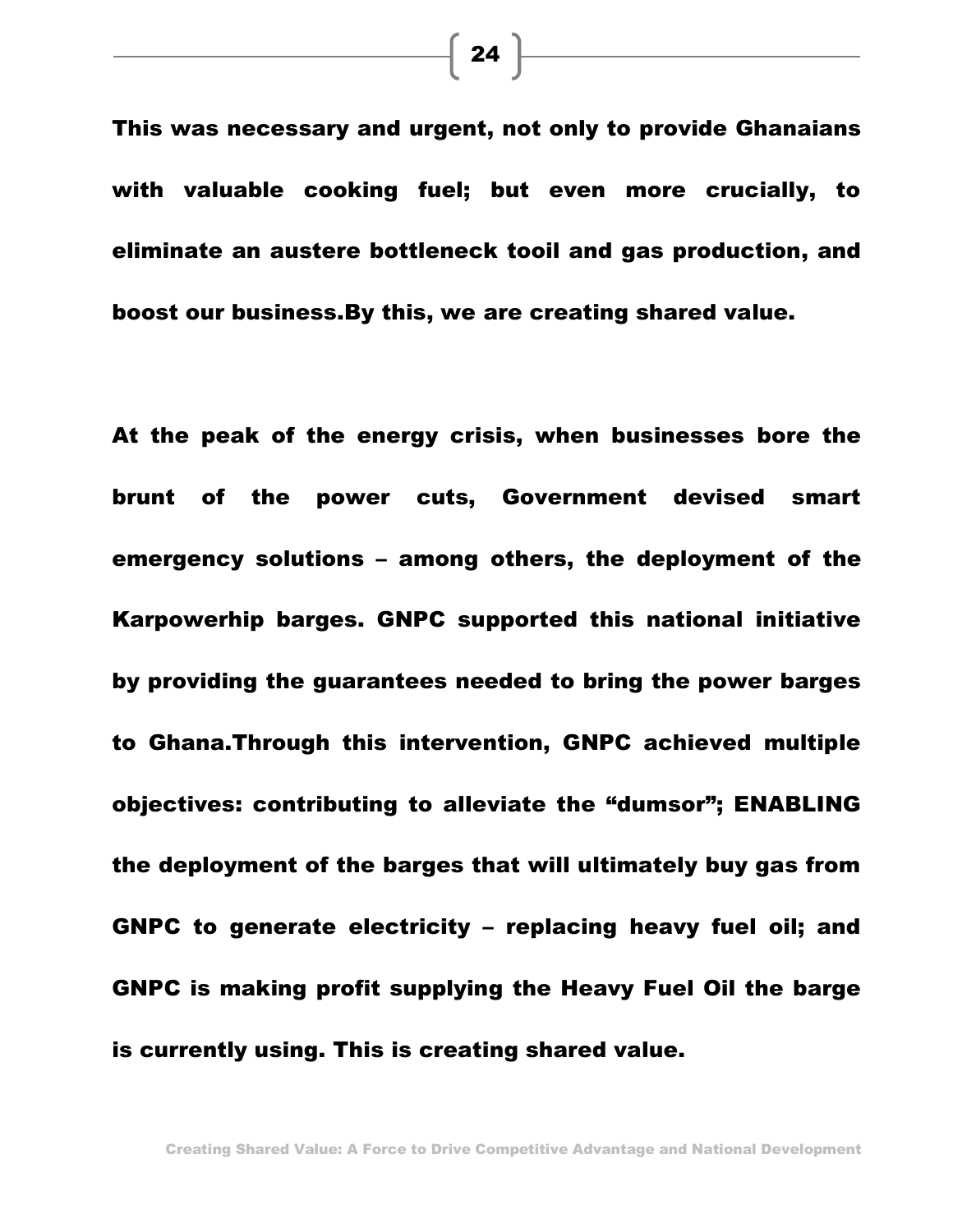**The concept of creating shared value also guides our support to the Intensive Care Unit (ICU) of the Burns Centre at the Korle Bu Teaching Hospital, where, we have providedUS\$1.6 million to help complete the facility, and to build the capacity of medical staff who will work in the facility when completed. Similarly, GNPC supported the Noguchi Memorial Institute for Tropical Medicine with a \$2 million financial support, towards Ghana's preparedness for Ebola – during the regional outbreak – as well as other similar medical emergency situations. We have committed also, US\$4.5million,for the construction of a Centre of Excellence for Sickle Cell Treatment and Research at the Komfo Anokye Teaching Hospital in Kumasi. We are helping to create a society of healthy people from whom GNPC will recruit. And indeed, you need a healthy workforce for competitiveness and national development.**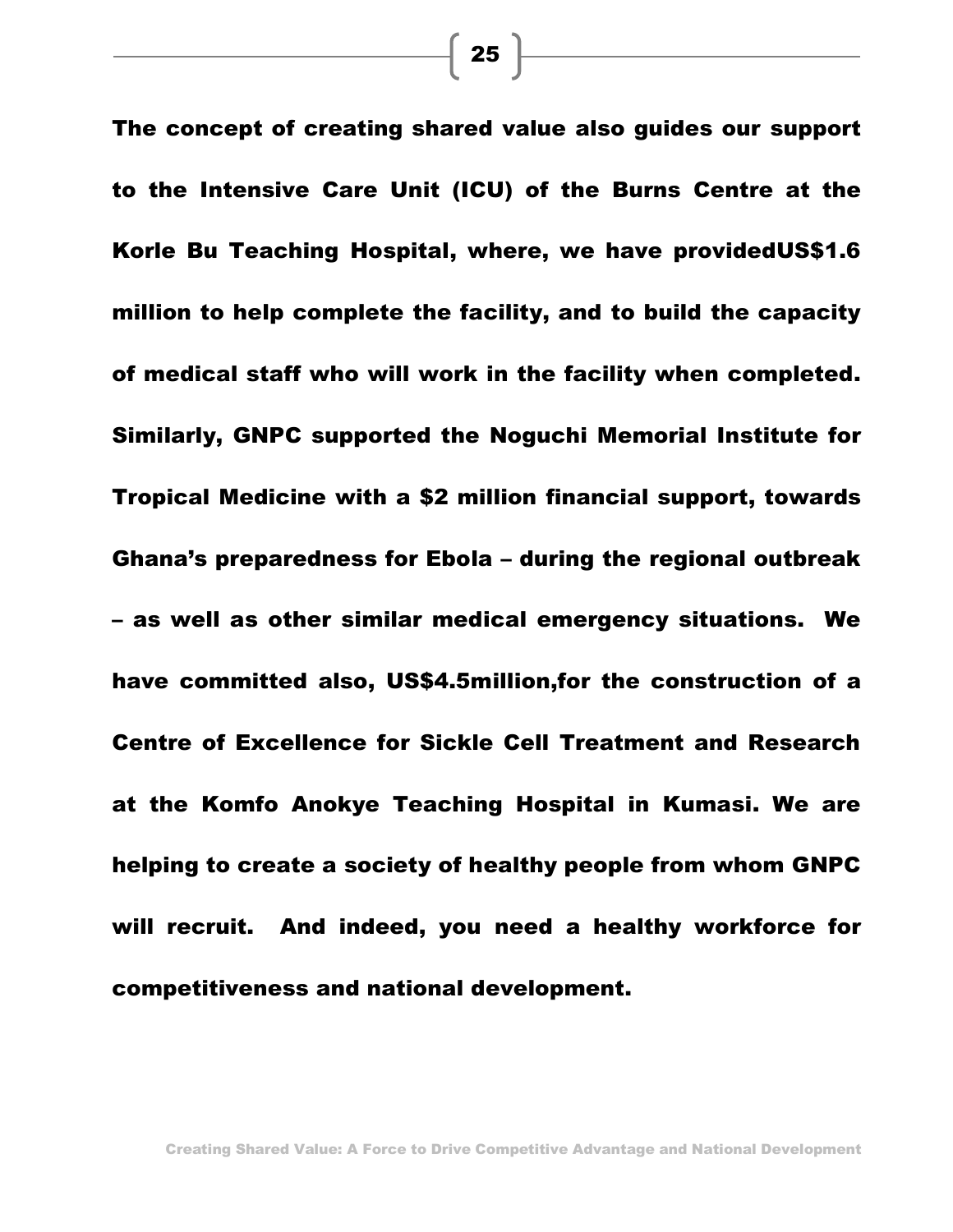**In the area of education and training, GNPC is seeking to create shared value by investing in educational infrastructure and national capacity building as well as partnering with key tertiary institutions. We have built school infrastructure in frontline communities of our operational areas in the Western Region, and we are in the process of furnishing and equipping them with ICT infrastructure.** 

**We have established the GNPC Oil and Gas Learning Foundation, since 2012,to focus on our objective of ensuring the training of Ghanaians and the development of national capabilities in all aspects of petroleum operations.** 

**The Foundation provides scholarships to Ghanaians for postgraduate research and studies in geosciences, petroleum engineering and petro-business in leading institutions around**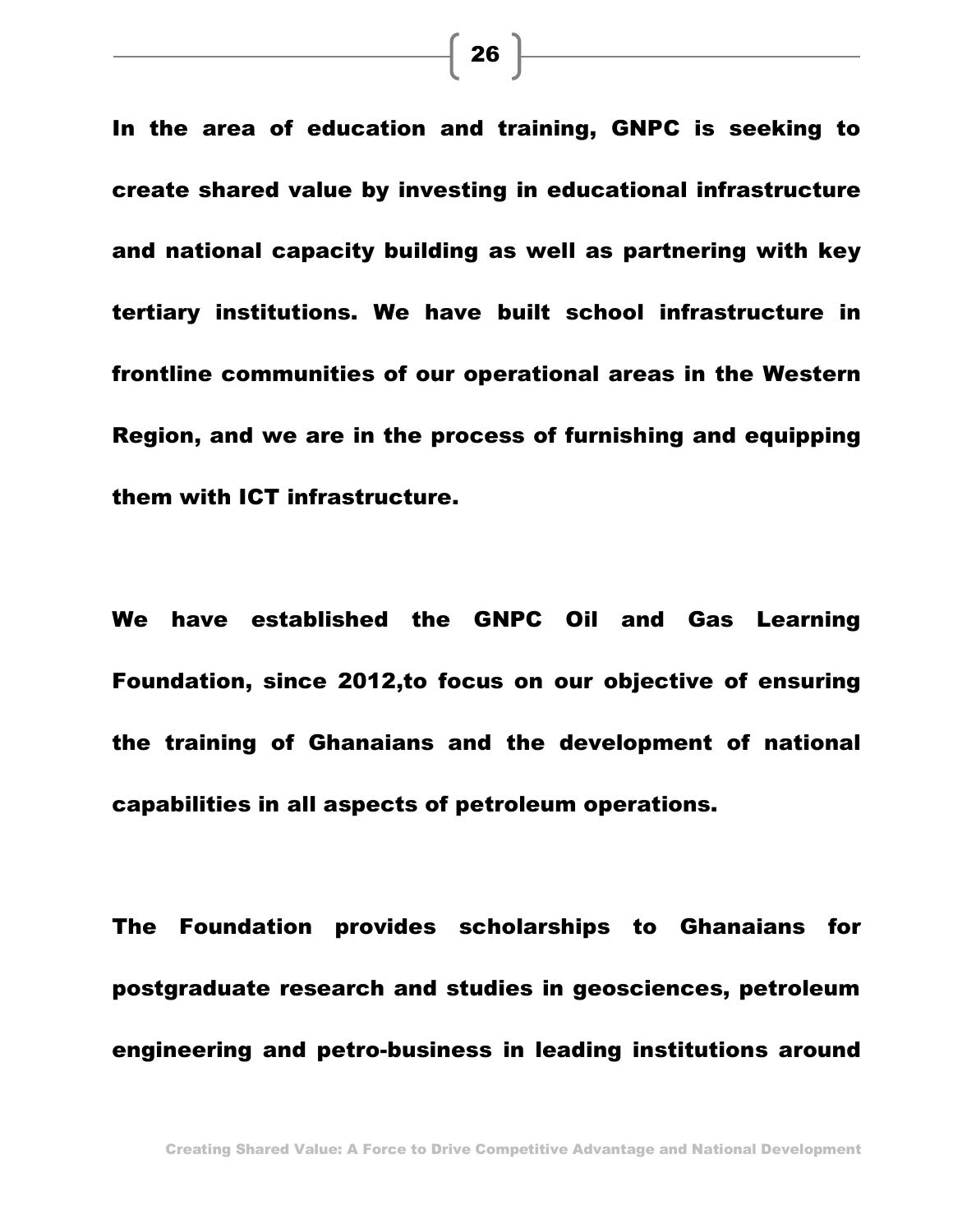**the world. In this academic year (2015/2016) alone, the Foundation provided scholarships to 46 Ghanaians, to bring the total number of beneficiaries to135, and counting.**

**Also, GNPC ispartnering with the University of Ghana, Kwame Nkrumah University of Science and Technology, University of Mines at Tarkwa and Takoradi Polytechnic in various ways to bridge the national skills gap in oil and gas management. Among other things, we are helpingthem design their curriculum, sending our experienced staff to teach their students, andtaking their students for internships. These initiatives are helping develop the next generation of engineers, and geoscientists, and technicians and economists that will take GNPC and our industry to the next level. That, is creating shared value.**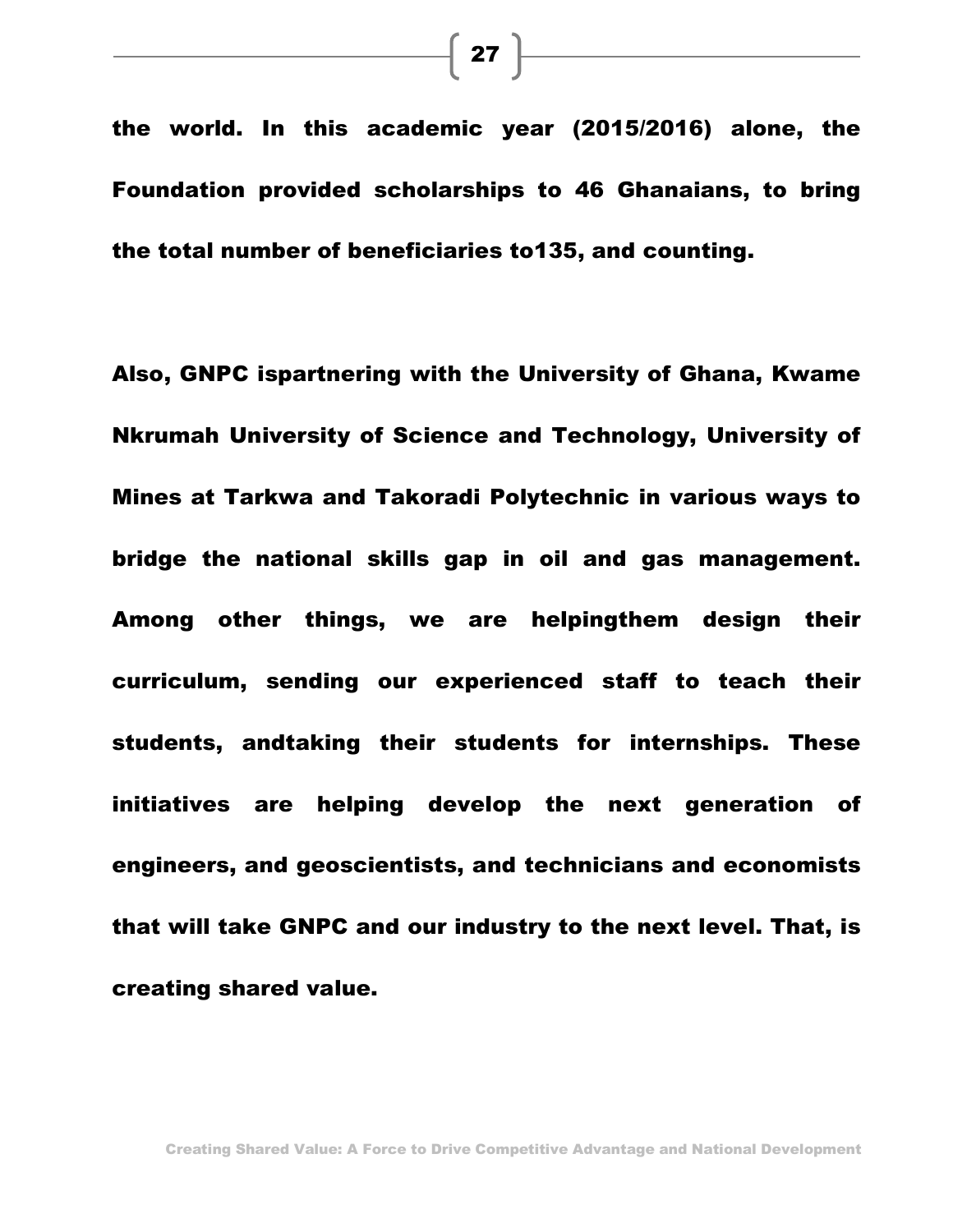**Ladies and gentlemen, we believe that our transition from CSR to CSV will make us a more constructive and responsible player in the energy sector, delivering greater value to Ghanaians.Moreso, we hope it would becomea catalyst to encourage others in our industry and the wider Ghanaian business community to do the same.**

## **Our way forward - A Call to Action**

**Ladies and Gentlemen, we don't claim to have finished this journey, but we have started it. And we are excited about where it is leading us.We have developed a policy that will help guide GNPC to embrace the concept of Creating Shared Value as a core aspect of our business.** 

**Further, we are working to finalize the Strategy as well as an Implementation Plan and Framework that will guide the**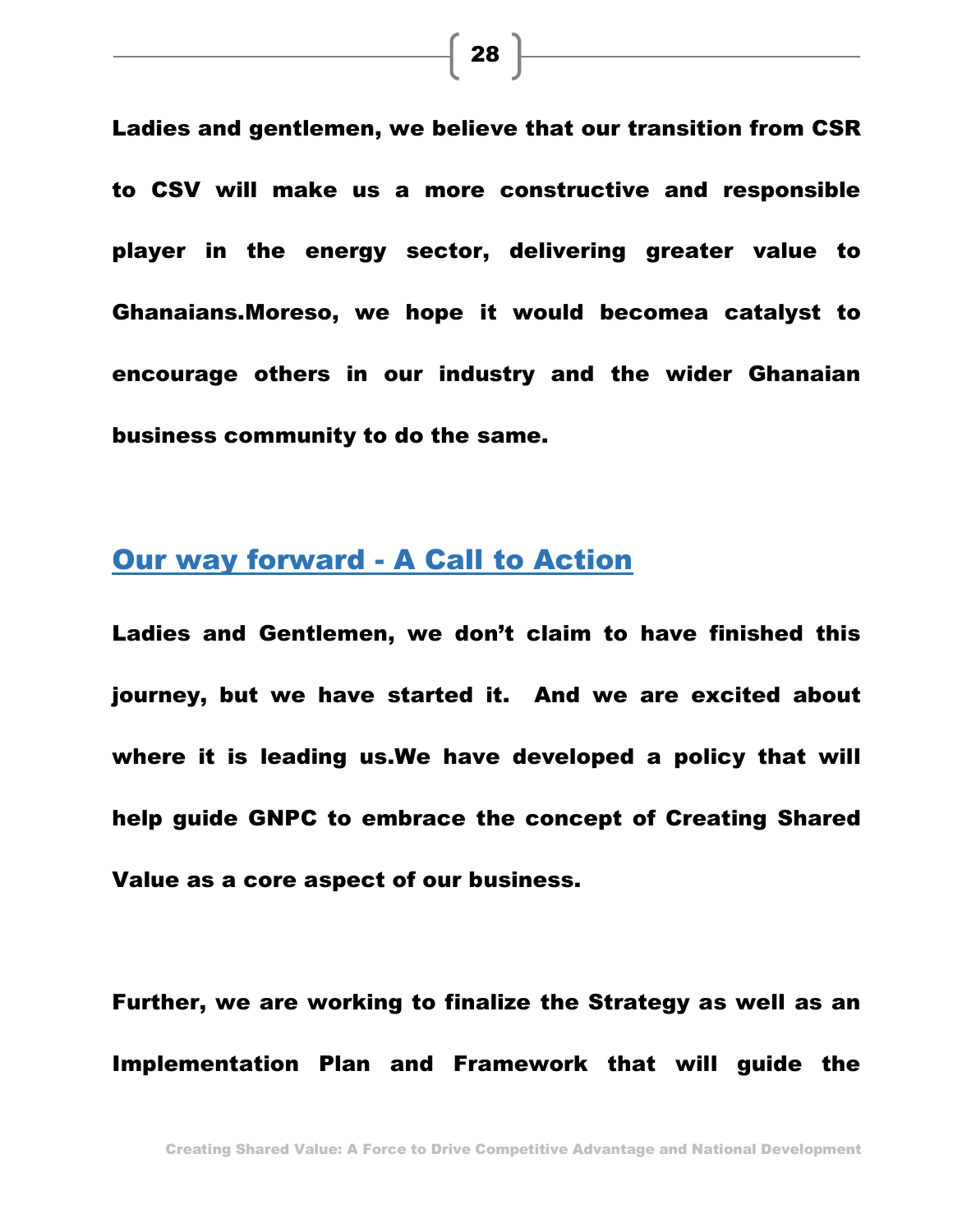**operationalization of our commitment to Creating Shared Value.**

**Mr. Chairman, GNPC will continue to work with our partners to deepen and broaden local content and local participation in our industry. I would encourage all our partners to come along with us on this, because it is a win-win proposition.**

**Even as GNPC leads the oil and gas industry in this transition, we call for champions in other sectors of the economy. I challenge all***Bleoobii***to embrace CSV and lead the transformation of the role of business in national development; from one that is passive or ambivalent in the society, to one that places solving societal problems at the core of business goals, decisions and actions.**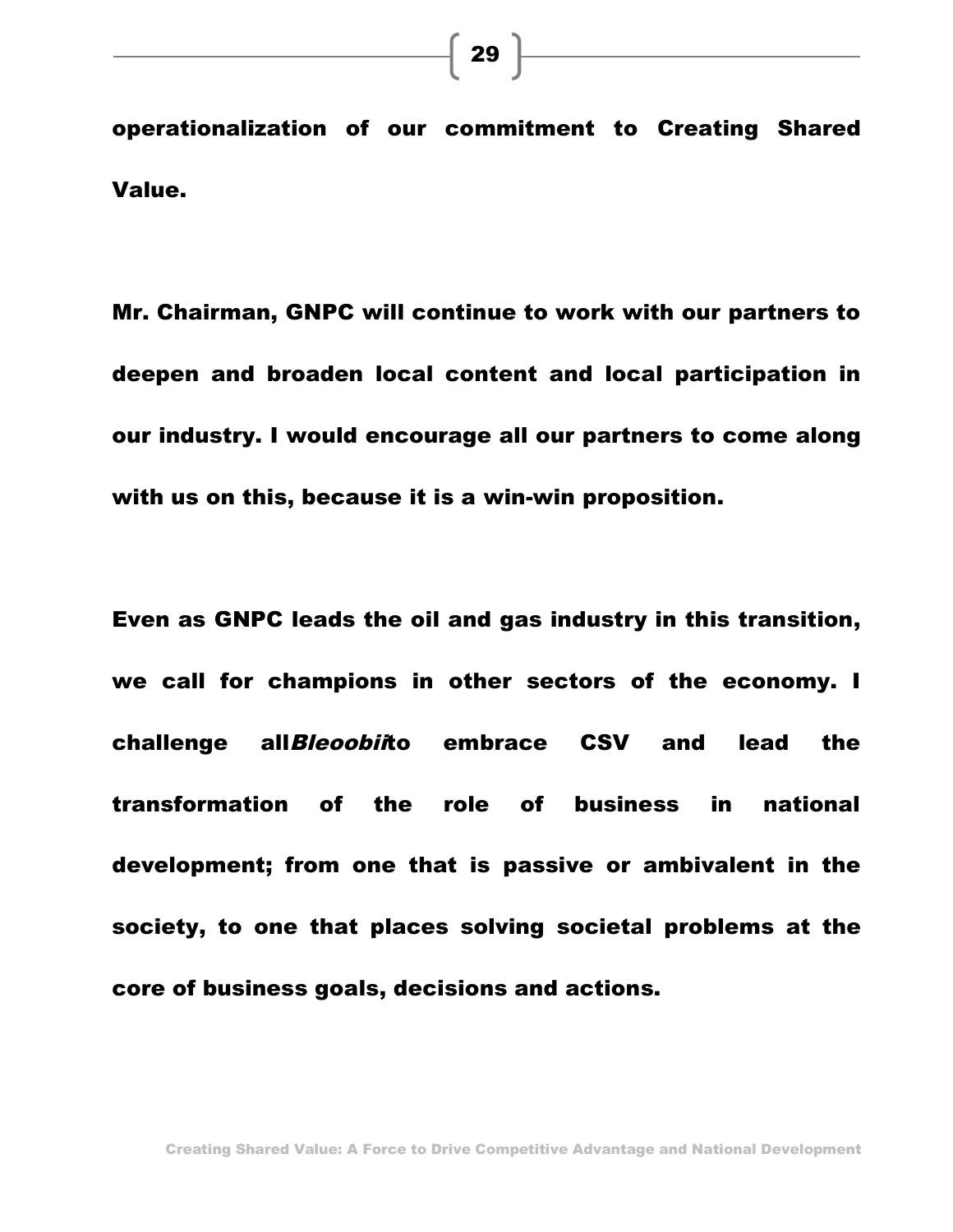**That is how businesses will create and share value. And that is how we will contribute to our nation's development, without compromising our core objective of creating sustainable value to our shareholders.** 

**I know thatadopting this revolutionary concept of CSV, will have both opportunities and risks. But I believe we can be guided by the vision of our Founding Fathers to capitalize on the opportunities, whilst managing the risks. This is necessary for our survival as businesses in a fast changing world.**  *Charles Darwin***rightly said "It is notthe strongest or the most intelligent who will survive but those who can best manage change."**

#### **I thank you for your attention.**